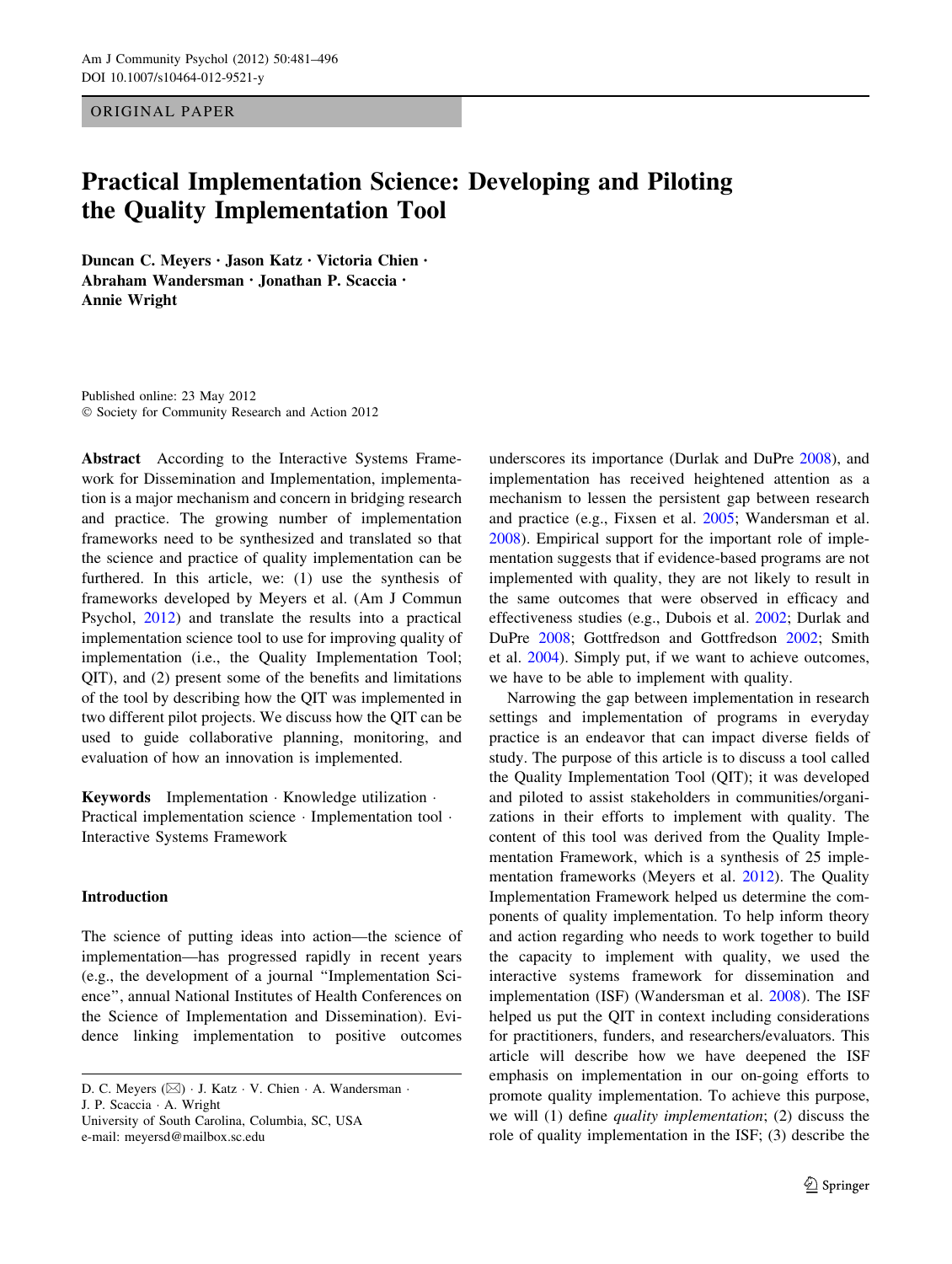development of the QIT, which assists practitioners and those providing support to practitioners in implementing innovations with quality, and (4) describe two different pilot uses of the QIT in two human services projects.

#### Defining Quality Implementation

We define *quality implementation* as putting an innovation into practice in a way that meets the necessary standards to achieve the innovation's desired outcomes. Historically, definitions of quality implementation have been heavily focused on the implementation of a program's essential core components—so much so that some have stated it is synonymous with the terms ''adherence'' and ''integrity'' (O'Donnell [2008\)](#page-14-0). The concept of quality characteristics, as defined by the International Organization for Standardization (ISO), provides a foundation for our definition of quality implementation. ISO defines quality as a set of features and characteristics of a product or service that bear on its ability to satisfy stated or implied needs (ISO/IEC [1998\)](#page-14-0). This definition of quality implementation relies on three theoretical assumptions about innovations (defined as ideas, practices, programs, or technologies that are perceived as new by an individual or organization) and their use that make it distinct from constructs such as program adherence and program integrity:

- 1. Innovations need to be well defined and include specified standards for implementation (e.g., active ingredients, core components, critical features, essential elements). Durlak ([1998\)](#page-13-0) hypothesizes that specifying such standards in clear operational terms is a method for improving implementation.
- 2. The process of putting an innovation into practice includes monitoring and evaluating activities. Without monitoring and evaluating, determining the extent to which necessary standards are being met or whether desired outcomes are being achieved would be impossible. Quality implementation explicitly includes monitoring and evaluating the implementation process to ensure that the innovation is being put into practice as intended and to determine the extent to which desired outcomes are achieved. Our definition of quality implementation consists of the "what" (e.g., essential elements of the innovation are delivered) and the ''how'' of implementation (e.g., monitoring of implementation to increase the likelihood that intended outcomes are achieved).
- 3. Innovations often need to be adapted or modified to fit the host setting within which they will be implemented. While it is important that core components of innovations should not be modified (otherwise

integrity of the innovation is jeopardized), there is increasing recognition in the implementation science literature that non-essential components of an innovation often need to be adapted to promote fit of the innovation with contextual features (e.g., the level of available resources, needs, and/or preferences of the host organization/community) (Castro et al. [2010](#page-13-0); Harshbarger et al. [2006](#page-14-0)). Due to the apparent frequency with which such adjustments are made, an increasing recognition has emerged regarding the importance of documenting how innovations are adapted. This underscores the importance of monitoring implementation, since documenting exactly how an innovation is being adapted is critical so it can be studied systematically (Durlak [2010\)](#page-13-0).

A growing number of reviews and syntheses of the implementation science literature have contributed to theoretical advances in the understanding of implementation (e.g., Durlak and DuPre [2008](#page-13-0); Fixsen et al. [2005](#page-14-0); O'Donnell [2008](#page-14-0)). Several authors have developed frameworks to help describe the complex nature of the implementation process (e.g., Fixsen et al. [2005](#page-14-0); Hall and Hord [2010;](#page-14-0) Klein and Sorra [1996](#page-14-0); Rogers [2003;](#page-14-0) Wandersman et al. [2008](#page-15-0)). The frameworks can serve as valuable ideas for synthesizing and translating complicated issues that can occur during implementation.

One of the frameworks—the ISF (Wandersman et al. [2008](#page-15-0))—draws attention to the interactions between multiple systems that collaboratively build the capacity needed to disseminate and implement an innovation with quality. The ISF's focus on capacity is important, since many theorists posit that understanding a organization/community's capacity to implement high quality innovations is central to addressing the gap between research and practice (e.g., Goodman et al. [1998;](#page-14-0) Miller and Shinn [2005;](#page-14-0) Schorr [2003](#page-14-0); Wandersman [2003](#page-15-0)).

#### The Role of Implementation in the ISF

The ISF operationalizes the role of three interacting systems in the dissemination and implementation process. First, the Synthesis and Translation System distills scientific, theoretical, and/or practice-based information about innovations and translates it to user-friendly formats (e.g., interventions, manuals, guides, strategies, worksheets). Synthesizing and translating scientific knowledge is important for ensuring that innovations are empiricallygrounded; but these science-based innovations need to be put into practice. This is the function of the Delivery System (e.g., schools, community-based organizations). The individuals, organizations, and communities in the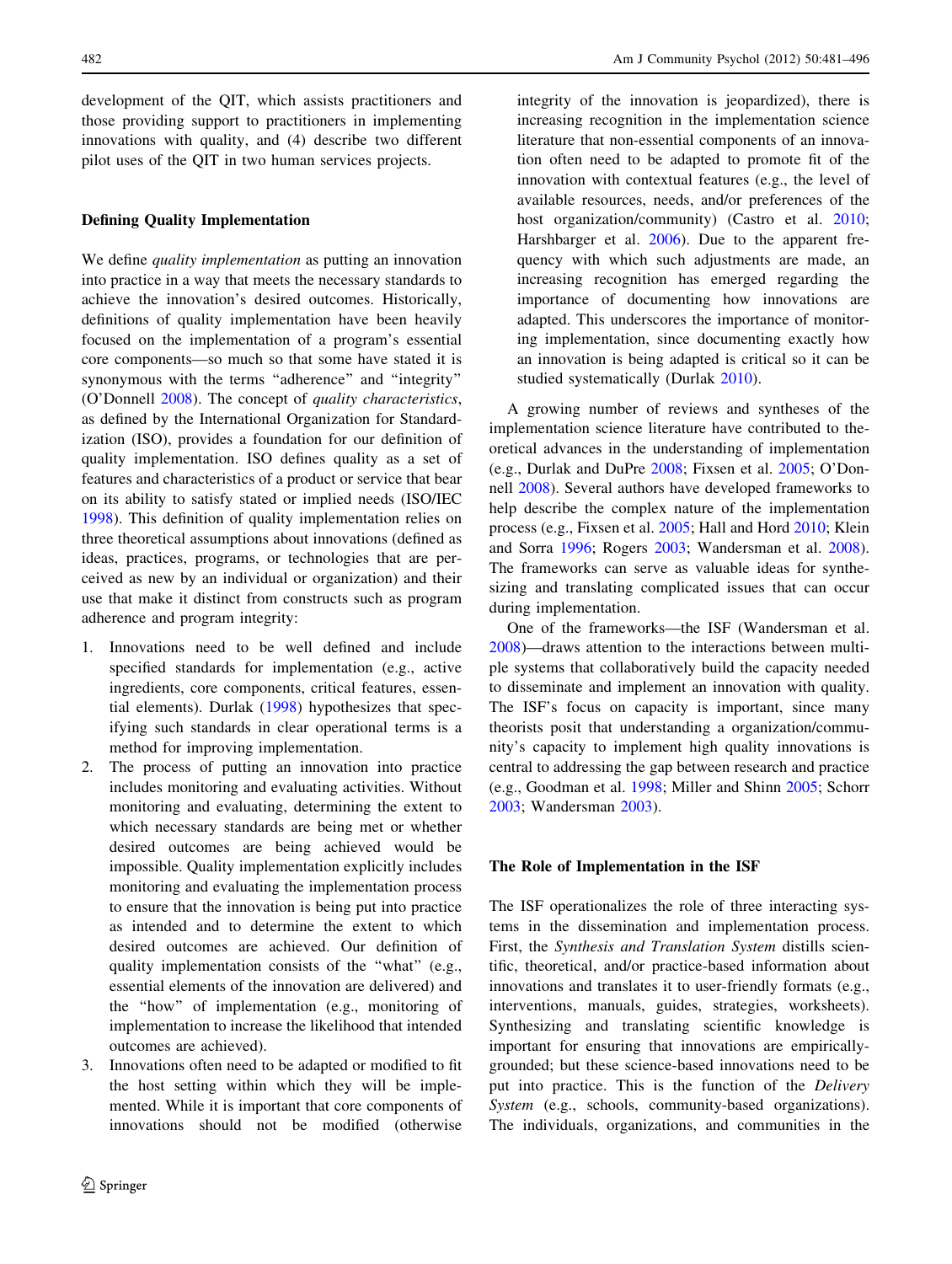<span id="page-2-0"></span>

Delivery System carry out the necessary activities on the front lines to utilize the evidence-based innovations from the Synthesis and Translation System.

To increase the likelihood that innovation use will lead to desired outcomes, additional support is provided by the middle system in the ISF—the Support System. The support functions performed by this system are intended to build two types of capacities that are needed to use the innovation effectively: (1) innovation-specific capacity the necessary knowledge, skills, and motivation which are required for effective use of the innovation (e.g., training on the proper use of an innovation, technical assistance for sustaining effective use of an innovation); and (2) general capacity—which relates to effective structural and functional factors (e.g., infrastructure, general level of organizational functioning) (Flaspohler et al. [2008](#page-14-0)).

A major aim of this article is to articulate the role of implementation in the ISF. The ''location'' of implementation can be conceptualized in at least two places: the bi-directional arrow that links the Delivery System and the Support System and the arrow that links the Delivery System with outcomes (see Fig. 1). In other words, quality implementation enacted by the Support System is important for building capacity in the Delivery System, and quality implementation by the Delivery System is essential for achieving outcomes.<sup>1</sup>

Another aim of this article is to articulate who is accountable for quality implementation in the ISF. We believe that the interactive nature of the ISF extends to accountability, and each system can and should play a meaningful role when putting innovations into practice. As such, the three systems in the ISF are ''mutually accountable'' for achieving the necessary standards to reach the innovation's desired outcomes. One key strategy for achieving necessary standards is through a team-based approach in which implementation teams—which will be described in more detail later in this article—help foster quality implementation. Implementation teams should be comprised of members who are very knowledgeable about the innovation and who have knowledge and expertise related to implementation practices and their use (Fixsen et al. [2005\)](#page-14-0). In the context of the ISF, members of these implementation teams should include members of the Support System (e.g., outside consultants or implementation specialists who are brought in to help inform and prepare members of the Delivery System to effectively use the innovation) as well as members of the Delivery System (e.g., administrators or other staff who have decisionmaking power and can help to enact contextual changes

We note that implementation could additionally be included in the ISF model within the bi-directional arrow between the Support System and the Synthesis and Translation System (e.g., collaboration

Footnote 1 continued

between developers of innovations and members of the Support System to develop high quality training and/or mechanisms for TA). We recognize that there are factors beyond what we discuss in this article that affect implementation but for the purposes of this tool we focus on more proximal factors.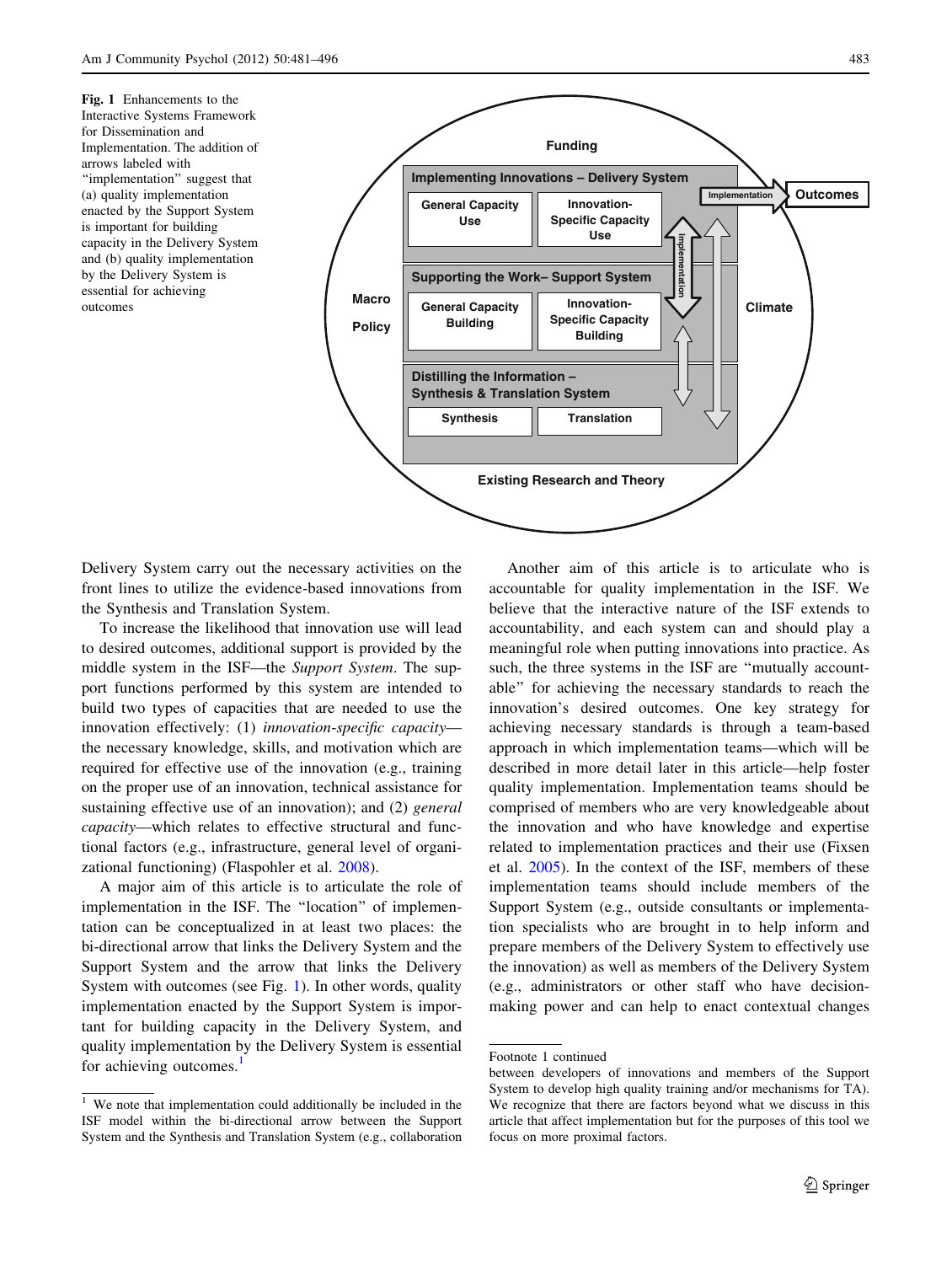that foster use of the innovation). So even though the Delivery System is the end-user of an innovation, it is not their responsibility alone to ensure that it is used with quality. A Support System should be in place to help build the capacity of the Delivery System.

## The Quality Implementation Tool: A Translation of the Results of an Implementation Framework Review

Practical implementation science is a user-friendly translation of implementation science results. A workgroup (the article's co-authors) sought to develop a user-friendly tool that would assist practitioners and support providers in implementing innovations with quality. Specifically, we developed and piloted a tool called the QIT. The tool's components were identified through an extensive literature review of implementation frameworks. The review helped organize this knowledge and identified critical steps that have been suggested by multiple sources to be related to implementing innovations in organizations/communities (see Meyers et al. [2012\)](#page-14-0). Using these critical steps as a foundation, we created an implementation tool that, when used appropriately, would enhance the likelihood that desired outcomes are achieved. The tool can be applied to planning for quality implementation, real-time monitoring of implementation, and evaluating the extent to which the innovation was implemented with quality. The tool itself is an example of a translation of the implementation science literature.

We initially designed the QIT for use within Getting To Outcomes<sup>®</sup> (GTO<sup>®2</sup>) (Wandersman et al. [2000](#page-15-0)), a comprehensive ten-step results-based approach to accountability. The ten GTO steps are: assessing needs and resources (GTO Step 1); setting goals and desired outcomes (GTO Step 2); selecting an evidence-based (or promising) innovation (GTO Step 3); assessing innovation fit (GTO Step 4); assessing organizational/communitywide capacity for an innovation (GTO Step 5); planning (GTO Step 6); implementation and process evaluation (GTO Step 7); outcome evaluation (GTO Step 8); continuous quality improvement (GTO Step 9); and sustainability (GTO Step 10). With the QIT's explicit focus on the implementation process, it is designed to add value to the GTO approach by adding strategies which were previously not included in Step 7. Although the QIT does not need to be used within GTO specifically, we recommend the use of the tool within a comprehensive programming framework like GTO.

Given the intended use of the QIT within the context of GTO, when selecting which critical steps would comprise

the tool we omitted those that were redundant with any steps in the GTO process (e.g., needs assessment, fit assessment). Conceptually, many of the redundancies were related to pre-implementation processes that would take place in the selection and adoption of an innovation. The non-redundant critical steps are the six components of quality implementation that comprise the QIT. Each component has action steps (see Table [1](#page-4-0)).

#### Features of the QIT

The tool itself is in a worksheet format that groups each action step with the component of quality implementation that it relates to. Each action step is listed as a row on the worksheet, and this format allows users to write detailed information next to each of these steps. Each row is divided into three columns, since each action step has three distinct purposes in the implementation process: (1) planning for quality implementation, (2) real-time monitoring of implementation, and (3) evaluating the extent to which the innovation was implemented with quality. The inclusion of these columns aligns with our definition of quality implementation which explicitly includes monitoring and evaluating the implementation process. In sum, the QIT worksheet has rows for each action step and three separate columns that include space to write how the action step would be planned, monitored, and evaluated.

The QIT is designed to be completed through a collaborative process between members of the Support and Delivery Systems. Support System members should have knowledge and expertise about the innovation, implementation science, and process evaluation so they can guide the implementation effort effectively. In addition to knowledge about the innovation, members of the Delivery System should have contextual knowledge about the organization/ community and decision-making power and influence within this setting. During this collaborative process, a decision may be made to omit a particular action step. The consultation role fulfilled by members of the Support System can ensure that the omission of any action step is a strategic decision arrived at by careful discussion and should not diminish success of the innovation. Below, we describe the specific components and actions steps that are associated with our definition of quality implementation.

Component 1: Develop An Implementation Team

Action Step 1.1: Decide on the Structure of the Team Overseeing Implementation (e.g., Steering Committee, Advisory Board, Community Coalition, Workgroups, etc.)

The overarching goal of the implementation team is to help inform, prepare, and support members of the Delivery

<sup>&</sup>lt;sup>2</sup> Getting To Outcomes<sup>®</sup> and GTO<sup>®</sup> are registered by the University of South Carolina and RAND.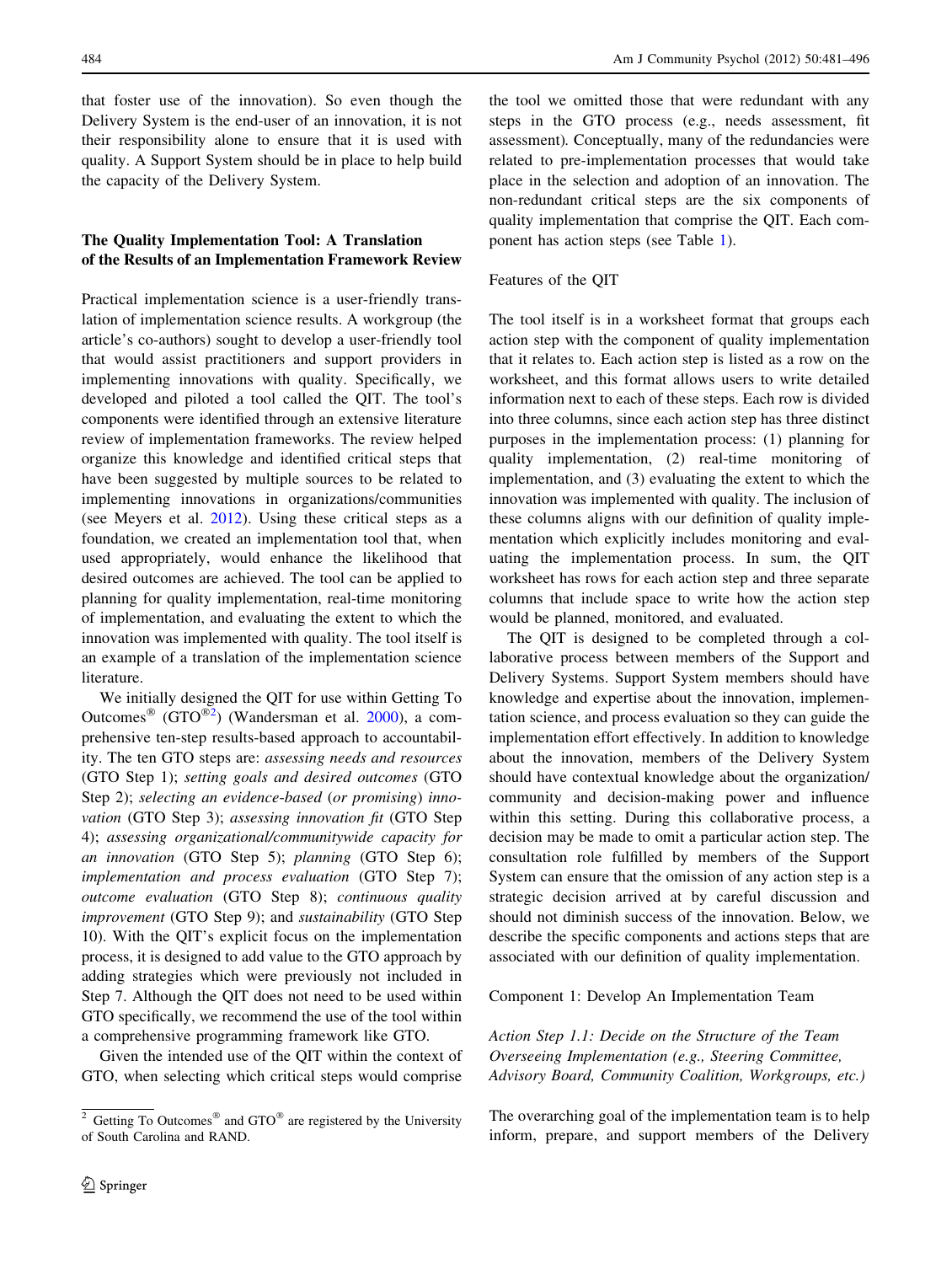<span id="page-4-0"></span>Table 1 Components of quality implementation and their associated action steps

| Component                                                                    |     | Action steps                                                                                                                                                                                                                                           |  |
|------------------------------------------------------------------------------|-----|--------------------------------------------------------------------------------------------------------------------------------------------------------------------------------------------------------------------------------------------------------|--|
| 1. Develop an implementation team                                            |     | 1.1 Decide on structure of team overseeing implementation (e.g., steering committee,<br>advisory board, community coalition, workgroups, etc.)                                                                                                         |  |
|                                                                              | 1.2 | Identify an implementation team leader                                                                                                                                                                                                                 |  |
|                                                                              | 1.3 | Identify and recruit content area specialists as team members                                                                                                                                                                                          |  |
|                                                                              | 1.4 | Identify and recruit other agencies and/or community members such as family members,<br>youth, clergy, and business leaders as team members                                                                                                            |  |
|                                                                              | 1.5 | Assign team members roles, processes, and responsibilities                                                                                                                                                                                             |  |
| 2. Foster supportive organizational/<br>communitywide climate and conditions | 2.1 | Identify and foster a relationship with a champion for the innovation                                                                                                                                                                                  |  |
|                                                                              | 2.2 | Communicate the perceived need for the innovation within the organization/community                                                                                                                                                                    |  |
|                                                                              | 2.3 | Communicate the perceived benefit of the innovation within the organization/community                                                                                                                                                                  |  |
|                                                                              | 2.4 | Establish practices that counterbalance stakeholder resistance to change                                                                                                                                                                               |  |
|                                                                              | 2.5 | Create policies that enhance accountability                                                                                                                                                                                                            |  |
|                                                                              | 2.6 | Create policies that foster shared decision-making and effective communication                                                                                                                                                                         |  |
|                                                                              | 2.7 | Ensure that the program has adequate administrative support                                                                                                                                                                                            |  |
| 3. Develop an implementation plan                                            | 3.1 | List tasks required for implementation                                                                                                                                                                                                                 |  |
|                                                                              | 3.2 | Establish a timeline for implementation tasks                                                                                                                                                                                                          |  |
|                                                                              | 3.3 | Assign implementation tasks to specific stakeholders                                                                                                                                                                                                   |  |
| 4. Receive training and technical assistance<br>(TA)                         | 4.1 | Determine specific needs for training and/or TA                                                                                                                                                                                                        |  |
|                                                                              | 4.2 | Identify and foster relationship with a trainer(s) and/or TA provider(s)                                                                                                                                                                               |  |
|                                                                              | 4.3 | Ensure that trainer(s) and/or TA provider(s) have sufficient knowledge about the<br>organization/community's needs and resources                                                                                                                       |  |
|                                                                              | 4.4 | Ensure that trainer(s) and/or TA provider(s) have sufficient knowledge about the<br>organization/community's goals and objectives                                                                                                                      |  |
|                                                                              | 4.5 | Work with TA providers to implement the innovation                                                                                                                                                                                                     |  |
| 5. Practitioner-developer collaboration in<br>implementation                 | 5.1 | Collaborate with expert developers (e.g., researchers) about factors impacting quality of<br>implementation in the organization/community                                                                                                              |  |
|                                                                              | 5.2 | Engage in problem solving                                                                                                                                                                                                                              |  |
| 6. Evaluate the effectiveness of the<br>implementation                       | 6.1 | Measure <i>fidelity</i> of implementation (i.e., adherence, integrity)                                                                                                                                                                                 |  |
|                                                                              | 6.2 | Measure <i>dosage</i> of the innovation—how much of the innovation was actually delivered                                                                                                                                                              |  |
|                                                                              | 6.3 | Measure quality of the innovation's delivery—qualitative aspects of program delivery<br>(e.g., implementer enthusiasm, leader preparedness, global estimates of session<br>effectiveness, leader attitudes towards the innovation)                     |  |
|                                                                              |     | 6.4 Measure <i>participant responsiveness</i> to the implementation process—degree to which<br>participants are engaged in the activities and content of the innovation                                                                                |  |
|                                                                              | 6.5 | Measure degree of <i>program differentiation</i> —extent to which the targeted innovation<br>differs from other innovations in the organization/community                                                                                              |  |
|                                                                              | 6.6 | Measure <i>program reach</i> —extent to which the innovation is delivered to the people it was<br>designed to reach                                                                                                                                    |  |
|                                                                              | 6.7 | Document all <i>adaptations</i> that are made to the innovation—extent to which adjustments<br>were made to the original innovation or program in order to fit the host setting's needs,<br>resources, preferences, or other important characteristics |  |

System to effectively use the innovation. The structure of the implementation team will vary according to each organization/community's broader infrastructure and operations. In some cases, an implementation team may be integrated into an organization/community's ongoing committees that drive or oversee services and operations (Forsner et al. [2010\)](#page-14-0). The resulting leadership structure overseeing implementation will play a key role in supporting quality implementation (Fixsen et al. [2001\)](#page-13-0).

Action Step 1.2: Identify an Implementation Team Leader

A leader (or leadership structure with multiple members) is needed to facilitate group decision-making processes and problem-solving in the implementation team. Unique organizational factors should be considered in selecting leadership for implementation (Durlak and DuPre [2008](#page-13-0); Kumpfer et al. [1993\)](#page-14-0). The leader of the implementation team should have experience with the innovation and an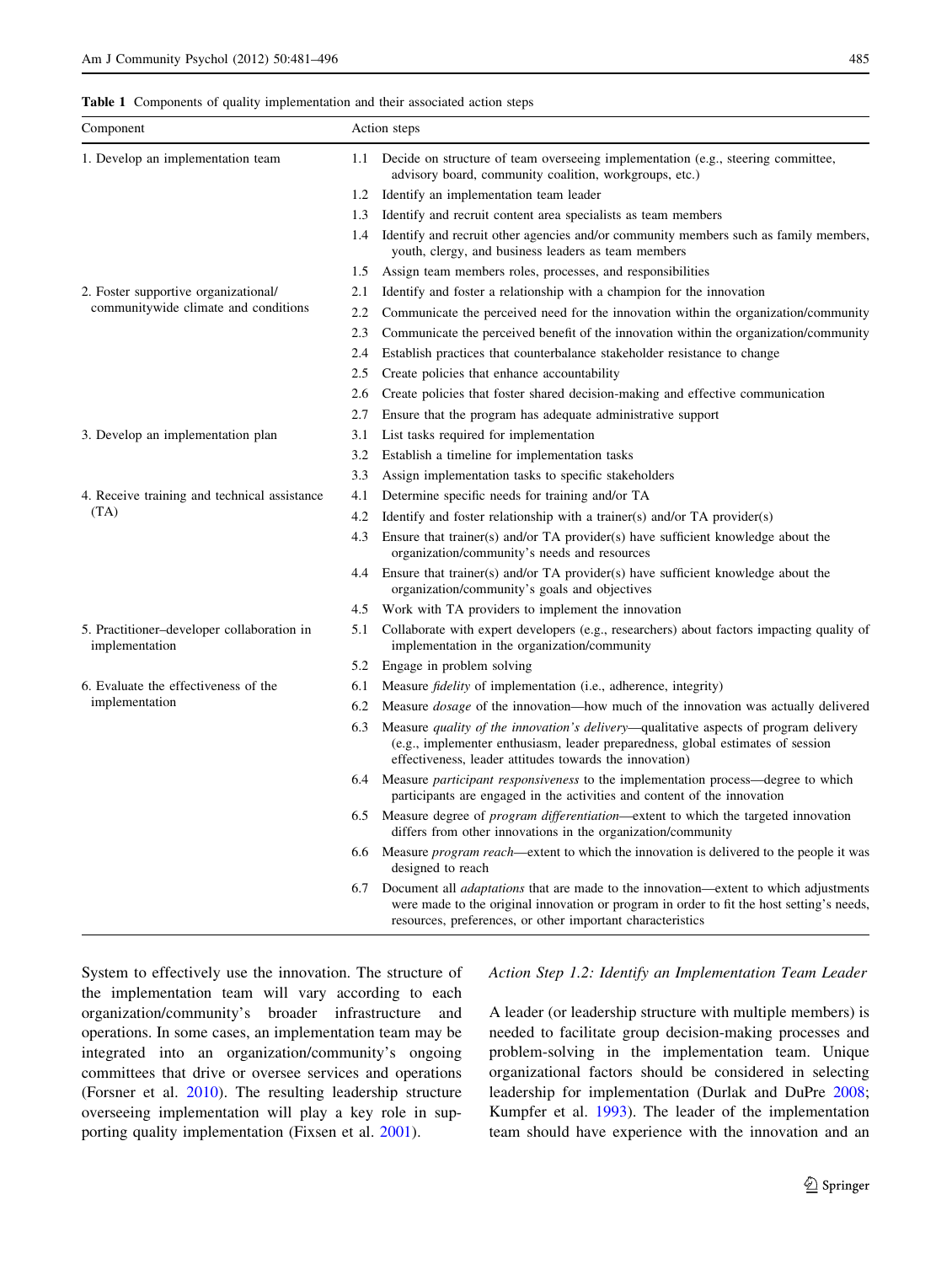adequate level of working knowledge related to implementing innovations effectively. Such individuals should understand the contextual influences in the setting and may also be well acquainted with members of that setting. Another option for implementation team leadership is to consider hiring an implementation coordinator who will remain a member of the organization/community (Semel et al. [2010\)](#page-14-0).

## Action Step 1.3: Identify and Recruit Content Area Specialists as Team Members

Implementation teams are specialized groups who provide assistance with both practical and technical aspects of the innovation. These functions require individuals who are knowledgeable about content areas that are relevant to the innovation and its use. Members of the team may be recruited from within an organization/community, or they may be external consultants who are recruited to provide support. If multiple content areas are relevant—which is often the case for systems-level implementation contexts an array of content area specialists may be needed (Durlak and DuPre [2008\)](#page-13-0). If members of the Delivery System are recruited for the implementation team (e.g., practitioners who have experience with the innovation and are able to use it skillfully), they need to acquire specialized skills and knowledge regarding effective implementation so they can help to support effective use of the innovation. Including members of the Delivery System in implementation teams is essential to infusing local ''practice-based'' knowledge and expertise into the processes used by the Support System (see Wandersman et al. [2012\)](#page-15-0).

# Action Step 1.4: Identify and Recruit Other Agencies and/ or Community Members such as Family Members, Youth, Clergy, and Business Leaders as Team Members (for Community-Level Innovations)

Involvement of community members on the implementation team can help to ensure that this team has an adequate level of knowledge about a community's needs and capacities. If the team has access to such knowledge they can tailor the implementation process in such a way that accounts for these important factors. Having local representation on the team can also serve to generate local buyin. Including representatives from different local agencies can foster strategic collaboration across multiple service systems and enhance implementation feasibility by providing a platform for pooling resources and avoiding unnecessary duplication of services (Durlak and DuPre [2008\)](#page-13-0).

Action Step 1.5: Assign Team Members Roles, Processes, and Responsibilities

Part of the team-based approach to implementation should involve matching specific tasks and roles with implementation team members' unique talents and expertise. Having knowledge about the innovation and understanding implementation science helps implementation teams understand the types of roles that are needed. The roles and responsibilities of each team member should be documented. Periodic review of documented roles, processes, and responsibilities can be important for accountability and for selecting quality improvement foci (Fixsen et al. [2005](#page-14-0); Voss [1992](#page-15-0)). Roles that are assigned to implementation team members may relate to a wide variety of tasks, including training, technical assistance, advocating for the innovation, monitoring and evaluation, logistical support, developing strategies to overcome implementation barriers, etc.

Component 2: Foster Supportive Organizational/ Communitywide Climate and Conditions

## Action Step 2.1: Identify and Foster a Relationship with a Champion for the Innovation

A program champion is typically regarded as a local system expert that has the ability to mobilize and encourage potential innovation users. Champions are willing to innovate, yet they may not emerge until implementation has yielded visible outcomes. It is useful to identify candidate champions early on as part of overall planning for implementation (Durlak and DuPre [2008;](#page-13-0) Fixsen et al. [2005](#page-14-0); Greenhalgh et al. [2004;](#page-14-0) Stith et al. [2006](#page-15-0)). The role of the champion for the innovation is different from the implementation team leader (described in [Action Step 1.2](#page-4-0)). The champion's role is to foster buy-in and support for the innovation and its proper use in the organization/community; the role of the team leader is to manage the implementation team. An example of a champion might be a police chief, a school superintendent, or a city council person who becomes invested in the program and advocates for it.

# Action Step 2.2: Communicate the Perceived Need for the Innovation Within the Organization/Community

It is unlikely that implementation efforts will be successful if an organization/community's staff, constituents, and other stakeholders have doubts about whether the innovation is even needed. Efforts to increase stakeholders' buyin may be warranted if there are low levels of perceived need (Fixsen et al. [2005;](#page-14-0) Greenhalgh et al. [2004](#page-14-0); Hall and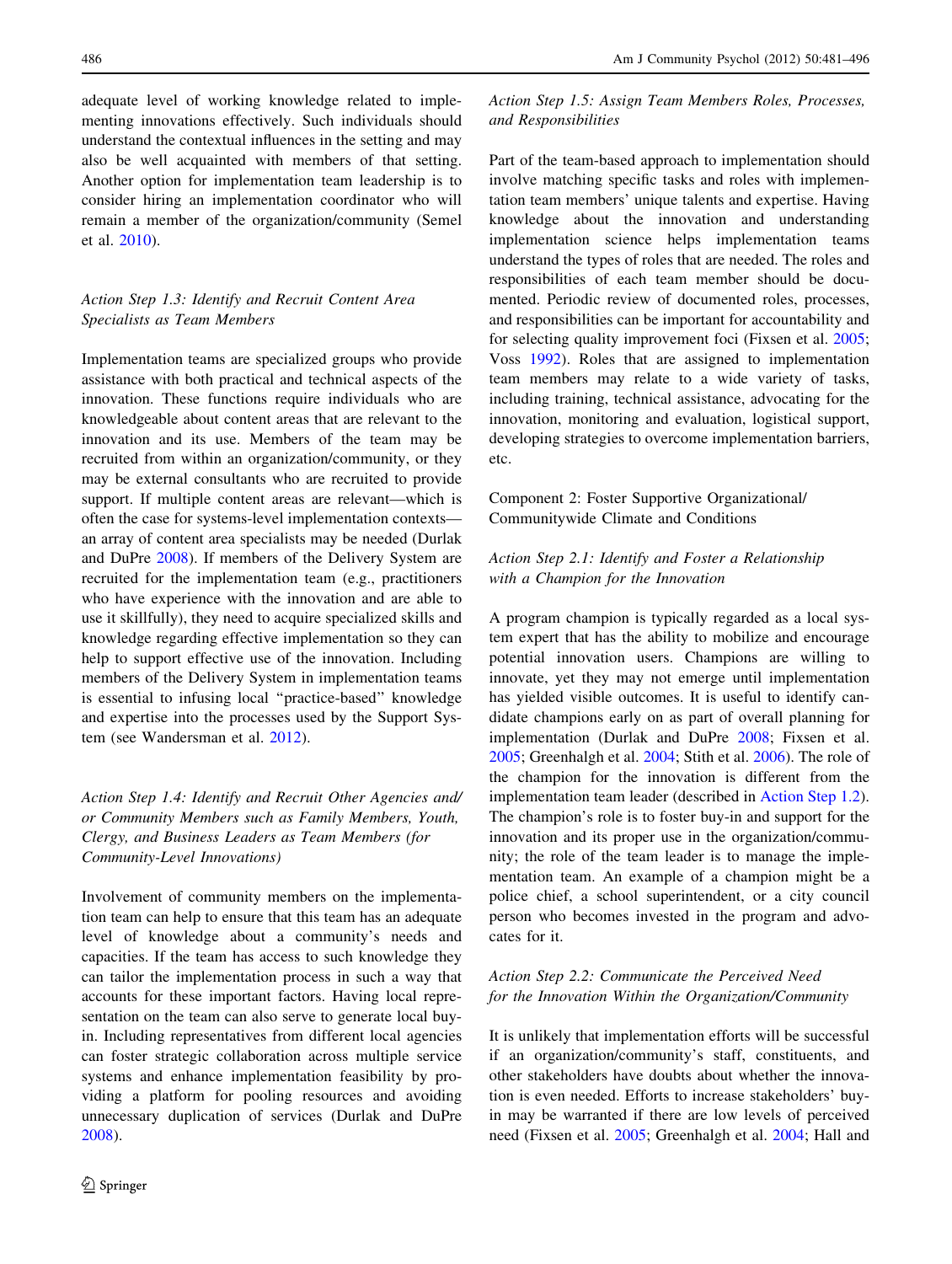<span id="page-6-0"></span>Hord [2010](#page-14-0); Stith et al. [2006\)](#page-15-0). Enhancing the perceived need for an innovation can be addressed when end-users are introduced to the innovation (e.g., during training) and throughout the lifespan of an innovation's use.

# Action Step 2.3: Communicate the Perceived Benefit of the Innovation Within the Organization/Community

It is unlikely that implementation efforts will be successful if an organization/community's staff, constituents, and other stakeholders do not agree that the innovation will provide value above current processes. Rogers ([2003\)](#page-14-0) addressed several innovation characteristics that explain the extent to which stakeholders perceive benefits associated with a given innovation, including the relative advantage of an innovation and its compatibility with the beliefs and values of end-users.

## Action Step 2.4: Establish Practices that Counterbalance Stakeholder Resistance to Change

Resistance to change may be addressed through the establishment of new ways of ''doing things'' in the organization/community that provide opportunities for stakeholder participation and a sense of ownership over the innovation (Hall and Hord [2010](#page-14-0); Lehman et al. [2002\)](#page-14-0). An example of providing an opportunity for stakeholder participation is including Delivery System members in organizational/community decisions about how the implementation process is designed to unfold (Glisson and Schoenwald [2005](#page-14-0)). In addition, removing identified barriers that make implementation more difficult for practitioners may increase the likelihood that the innovation can be used with greater ease (Feldstein and Glasgow [2008\)](#page-13-0). Input from these end-users on their experiences using the innovation can shed light on ways to enhance ease of use and minimize resistance to change (Hall and Hord [2010](#page-14-0)).

#### Action Step 2.5: Create Policies that Enhance Accountability

Policies can serve as environmental strategies that change the host setting so that it is better able to support the innovation. Policies related to encouraging use of an innovation often involve incentives for use of the innovation and disincentives for non-use of the innovation (Fixsen et al. [2005;](#page-14-0) Hall and Hord [2010](#page-14-0); Raghavan et al. [2008](#page-14-0); Walker and Koroloff [2007\)](#page-15-0). An example of a policy to increase accountability is to formally incorporate use of the innovation into employee evaluations. The policy (a new rule formalized in writing) would establish positive consequences for using the innovation and negative consequences for non-use of the innovation. When such consequences are imposed, end-users are held accountable for whether or not they use the innovation.

# Action Step 2.6: Create Policies that Foster Shared Decision-Making and Effective Communication

Damschroder et al. ([2009](#page-13-0)) compared 19 published implementation theories and found that formal communication characterized by collaboration, open feedback and review, and clear communication of mission and goals all contributed to ''effective implementation'' (p. 8). Policies are a way to formalize such communication practices in an organization/community. Shared decision-making between stakeholders can be facilitated by similar procedures that relate to the way feedback about innovation use and process improvement is provided and received (Durlak and DuPre [2008;](#page-13-0) Fixsen et al. [2005;](#page-14-0) Greenhalgh et al. [2004](#page-14-0); Stith et al. [2006](#page-15-0)).

# Action Step 2.7: Ensure that the Innovation has Adequate Administrative Support

Implementation quality can be advanced through the commitment and buy-in of an organization/community's key decision-makers and executive authorities (Durlak and DuPre [2008;](#page-13-0) Fixsen et al. [2005;](#page-14-0) Greenhalgh et al. [2004](#page-14-0); Stith et al. [2006](#page-15-0)). Insufficient administrative support may have unfortunate repercussions that could radiate to multiple levels of the organization/community's workforce. In addition, the host organization/community should establish a ''facilitative administrative'' structure (Fixsen et al. [2005\)](#page-14-0) comprised of trained and committed mid-level supervisors, staff, and associated resources. These facilitative administrative structures provide guidance for decision making and ensure that adequate resources are present for sustaining an innovation's core components over the long term.

#### Component 3: Develop an Implementation Plan

## Action Step 3.1: List Specific Tasks Required for Implementation

Tasks refer to steps needed to implement an innovation with quality. Members of the implementation team will need to rely on their knowledge about the innovation and knowledge about effective implementation to determine the tasks that are needed. Listing these tasks allows the implementation team to get a sense of what needs to be done so they can start to develop timelines and delegate tasks (see [Action Steps 3.2](#page-7-0) and [3.3\)](#page-7-0). During the initial stages of implementation, tasks may be related to making sure necessary structural supports are in place (e.g., ensure adequate funding streams are available, enact supportive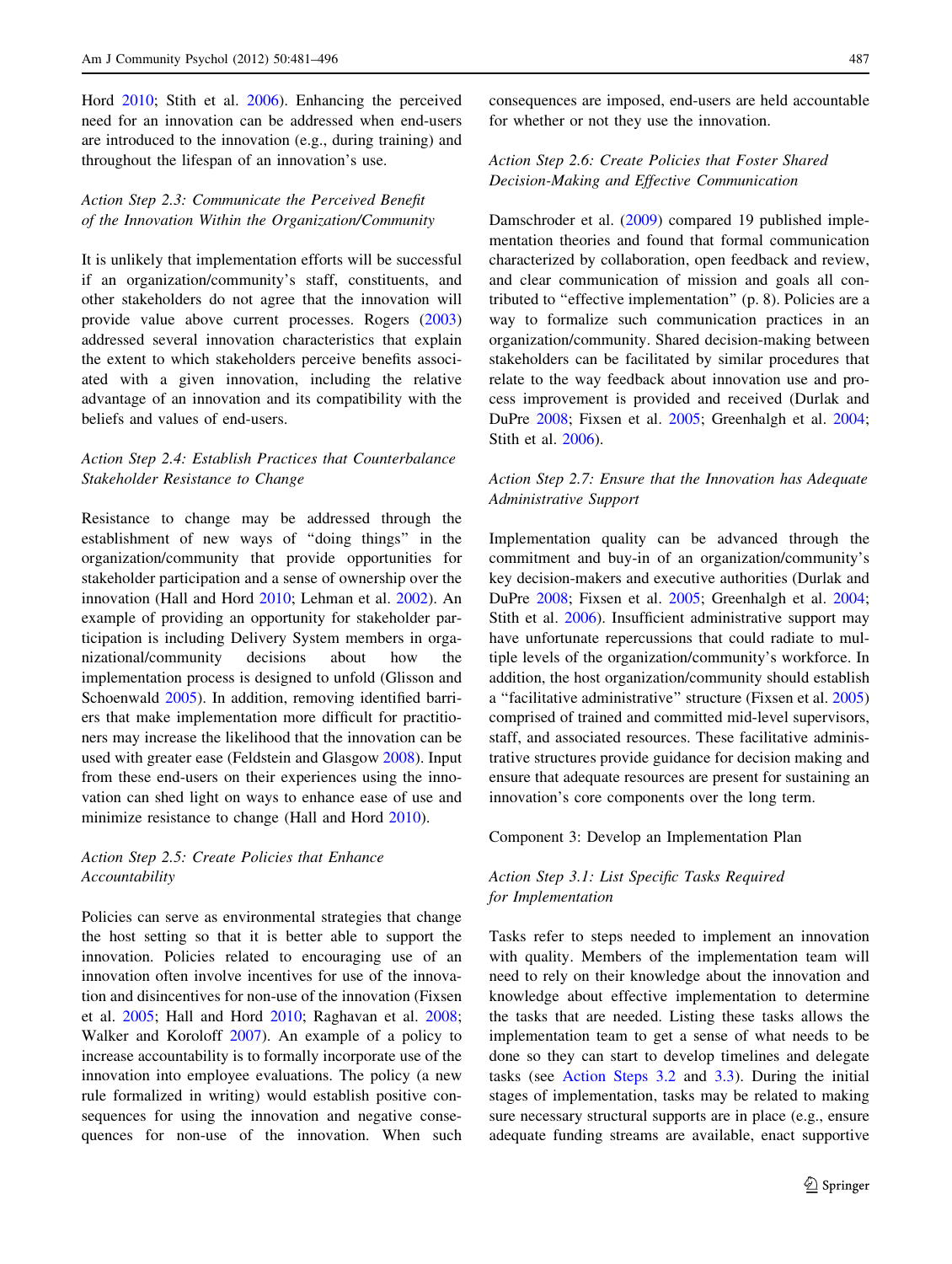<span id="page-7-0"></span>policies, acquire necessary technology) (Fixsen et al. [2005\)](#page-14-0) and that foreseeable barriers to implementation are minimized (e.g., sign contracts outlining the role of collaborating stakeholders, modify documentation requirements to better support innovation use, amend job descriptions and performance evaluations to reinforce use of the innovation) (Rapp et al. [2010](#page-14-0)). The documentation and monitoring of tasks can serve as an important part of a process evaluation.

#### Action Step 3.2: Establish a Timeline for Implementation **Tasks**

Timelines should be selected for each implementation task. Timelines for implementation tasks should be considered in relation to the timeline for the overall project and its desired outcomes (Durlak and DuPre [2008](#page-13-0); Fixsen et al. [2005;](#page-14-0) Greenhalgh et al. [2004;](#page-14-0) Stith et al. [2006\)](#page-15-0).

## Action Step 3.3: Assign Implementation Tasks to Specific **Stakeholders**

Task assignment accompanied with monitoring of task completion is an important step towards ensuring that implementation is on the right track (Durlak and DuPre [2008;](#page-13-0) Fixsen et al. [2005](#page-14-0); Greenhalgh et al. [2004](#page-14-0); Stith et al. [2006\)](#page-15-0). Assignment of tasks to specific stakeholders can serve as a basis for orientation, training, and employee performance evaluations (Damschroder et al. [2009](#page-13-0)).

Component 4: Receive Training and Technical Assistance (TA)

## Action Step 4.1: Determine Specific Needs for Training and/or TA

It is useful to strategically and proactively define training/ TA needs prior to the onset of implementation. These needs should be defined within a comprehensive programming framework (Wandersman et al. [2012](#page-15-0)). The initial assessment of training/TA needs can serve as a basis for consistent monitoring of innovation-related training/TA. Wandersman et al. [\(2012](#page-15-0)) provide several tools that can be used for an assessment of training needs including: (1) an organizational analysis to collect information about the host setting (McGehee and Thayer [1961\)](#page-14-0); (2) a task analysis to identify the specific knowledge, skills, and attitudes that are to be cultivated through training (Carnevale et al. [1990\)](#page-13-0); (3) a person analysis to identify the characteristics of training participants (Noe [2010](#page-14-0)), and; (4) a value analysis to ensure that the potential benefits of the training outweigh its costs (Bramley and Kitson [1994](#page-13-0)). In addition, the South Carolina Campaign to Prevent Teen Pregnancy has developed TA assessment tools (Duffy et al. [2012\)](#page-13-0).

Action Step 4.2: Identify and Foster a Relationship with Trainer(s) and/or TA Provider(s)

Communication and relationship-building between Delivery System stakeholders and trainers/TA providers can serve as an effective implementation support resource. TA involves on-the-job support that is intended to maintain the self-efficacy and skill proficiency from training and/or initial innovation use (Durlak and DuPre [2008](#page-13-0)). Effective trainers and TA providers support practitioners in adhering to defined standards of an innovation and/or facilitate services within a specified delivery model (Greenberg et al. [2005](#page-14-0); Stith et al. [2006](#page-15-0); Walker and Koroloff [2007](#page-15-0)).

Action Step 4.3: Ensure that Trainer(s) and/or TA Provider(s) Have Sufficient Knowledge About the Organization/Community's Needs and Resources

It is crucial that a trainer/TA provider has an understanding of needs and resources in the host organization/community (Cherniss [2000;](#page-13-0) Thomas et al. [1997](#page-15-0)). When feasible, it is useful to have the trainer/TA provider spend onsite time in the organization and/or community prior to implementation. In other cases, it may be more cost-effective to use technology (e.g., telephone meetings or webinars) to communicate with the trainer/TA provider as a basis for orienting them to the community's needs and resources.

Action Step 4.4: Ensure That Trainer(s) and/or TA Provider(s) Have Sufficient Knowledge About the Organization/Community's Goals and Objectives

Along with information about needs and resources, the trainer/TA provider should be sufficiently knowledgeable about the end-user who will implement the innovation (including the characteristics of populations with which they work, and the desired change) (Cherniss [2000](#page-13-0); Thomas et al. [1997](#page-15-0)). A failure to clearly communicate goals and objectives to trainers/TA providers can deter implementation and weaken quality.

## Action Step 4.5: Work with TA Providers to Implement the Innovation

It is helpful for TA providers to assist with and provide feedback about implementation. According to Wandersman et al.  $(2012)$  $(2012)$ , "Proactive TA is a strategic approach to bringing specific knowledge and skills to recipients, and then helping recipients to adopt and use the information and skills effectively. Proactive TA is both anticipatory and responsive to recipients' needs'' (p. 11). Proactive TA involves ongoing assessment of progress and provision of recommendations for improvement (Wandersman et al.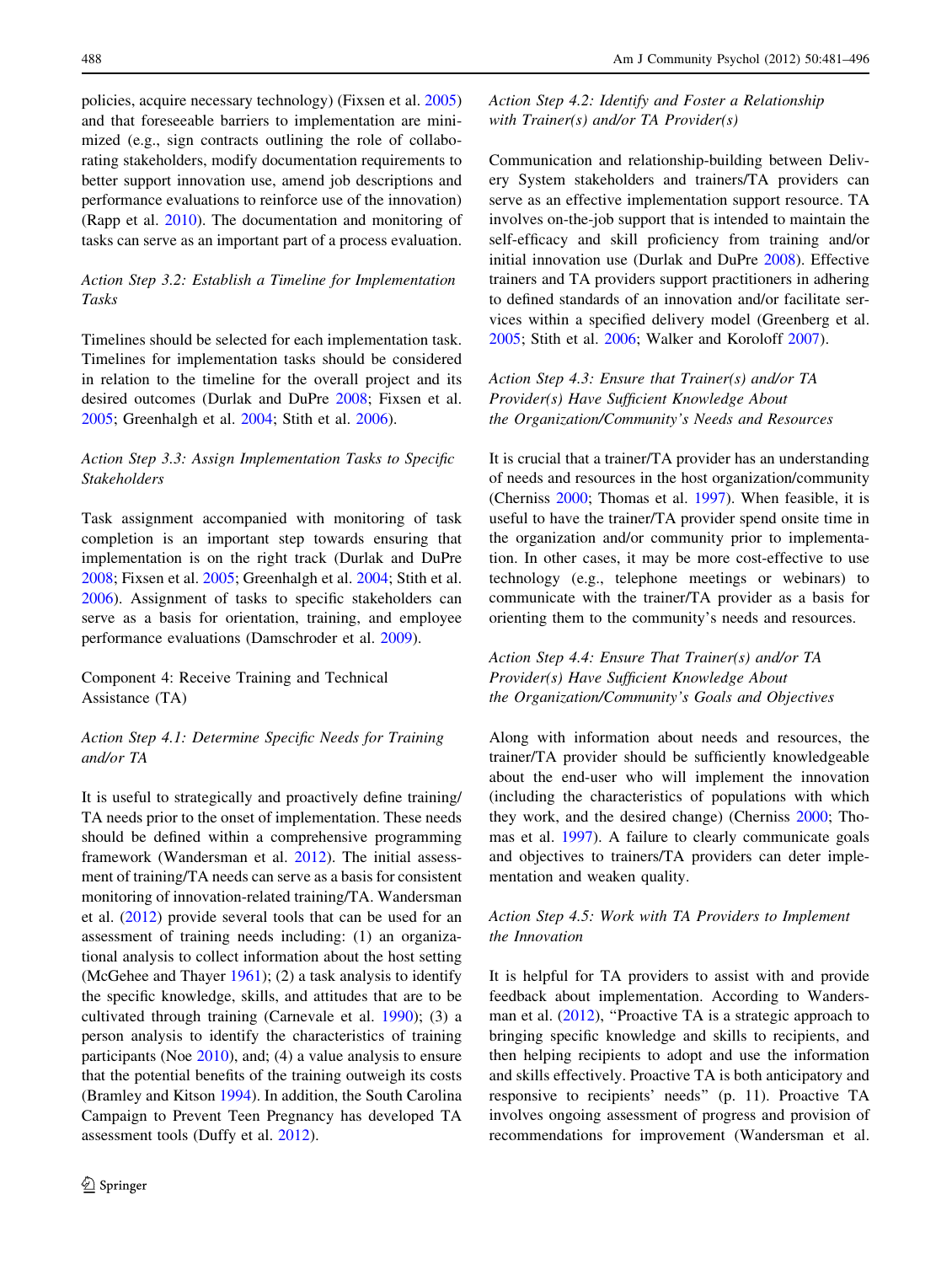[2012\)](#page-15-0). Scheduled site visits may be utilized to enable the Support System to monitor implementation progress while also providing practitioners in the Delivery System an opportunity to access guidance (Fagan et al. [2008](#page-13-0); Mihalic et al. [2004;](#page-14-0) Spoth et al. [2011](#page-14-0)).

Component 5: Practitioner–Developer Collaboration in Implementation

Action Step 5.1: Collaborate with Expert Developers (e.g., Researchers) About Factors Impacting Quality of Implementation in the Organization/Community

Particularly when a program is developed outside of the organization/community (e.g., by a researcher in another state), it is useful to have information that goes from the community to the developer or another expert on the program, and vice versa (Greenhalgh et al. [2004](#page-14-0); Wandersman et al. [2008](#page-15-0)). Information which flows from the community to the developer can serve as a basis for advancing knowledge about ecologically effective implementation (Greenberg et al. [2005\)](#page-14-0). While implementation could be promoted through collaboration with innovation developers, we realize that challenges to such a collaboration increase when the innovation goes to scale.

#### Action Step 5.2: Engage in Problem Solving

When problems arise within the implementation process, the Support System can assist the community in identifying strategies to work through these difficulties. For significant problems that require modifications to the implementation process, TA providers can help balance the possible need for adaptation while maintaining integrity to the innovation's defined standards (e.g., core components) (Castro et al. [2010;](#page-13-0) Dusenbury et al. [2003\)](#page-13-0).

## Component 6: Evaluate the Effectiveness of the Implementation

The definition of quality implementation presented in this article includes evaluating the process of implementation as a necessary component. If the process of implementation is not evaluated, the extent to which implementation meets the defined standards to achieve desired outcomes would be unknown. The following eight action steps each represent an aspect of program delivery that has been identified to be important to measure when evaluating the implementation process (Dane and Schneider [1998](#page-13-0); Durlak and DuPre [2008\)](#page-13-0).

#### Action Step 6.1: Measure Fidelity of Implementation

In line with Durlak and DuPre [\(2008](#page-13-0)), we conceptualize fidelity as adherence or integrity (i.e., the extent to which an innovation was put into practice as intended). We recognize that other definitions of fidelity have been provided in the literature (e.g., Dusenbury et al. [2003](#page-13-0)). To assess fidelity, innovations need to have specific standards such as core components or a specified curriculum. These standards form the basis for what will be measured and are fundamental for constructing a fidelity instrument. If an innovation does not have established core components or a specified curriculum, theoretical underpinnings that underlie the innovation (e.g., conceptual frameworks) should be used in conjunction with consultation from content experts to develop them (Mowbray et al. [2003](#page-14-0)). The next step is for researchers/evaluators to develop operational definitions for the components along with objective and measurable indicators that can serve as sources of data (Teague et al. 1998). It is recommended that multiple methods and multiple sources be used to establish fidelity (Mowbray et al. [2003\)](#page-14-0). Types of fidelity measures that have been used in multi-method fidelity assessments include a priori checklists (e.g., Saunders et al. [2006](#page-14-0)), rating scales that provide a range of variation from high to low fidelity (e.g., Hall and Hord [2010\)](#page-14-0), record reviews (Hernandez et al. [2001](#page-14-0)), and qualitative methods such as semi-structured interviews that are transcribed and coded (e.g., Mills and Ragan [2000\)](#page-14-0). See Mowbray et al. [\(2003](#page-14-0)) for an overview of developing, measuring, and validating fidelity criteria.

#### Action Step 6.2: Measure the Dosage of the Innovation

Dosage—which may be referred to as duration—relates to how much of the innovation was actually delivered. Dosage can be measured through time, such as the number, length, or frequency of sessions implemented of a curriculum (O'Donnell [2008](#page-14-0)).

## Action Step 6.3: Measure the Quality of the Innovation's Delivery

Quality of delivery refers to a measure of qualitative aspects of program delivery (e.g., implementer enthusiasm, leader preparedness, global estimates of session effectiveness, leader attitudes towards the innovation) (Dane and Schneider [1998\)](#page-13-0). This involves whether the innovation is delivered in a manner that is responsive and sensitive to community/organizational needs, and the extent to which it generalizes innovation-specific knowledge to participants' previous or general knowledge (Domitrovich et al. [2010](#page-13-0)).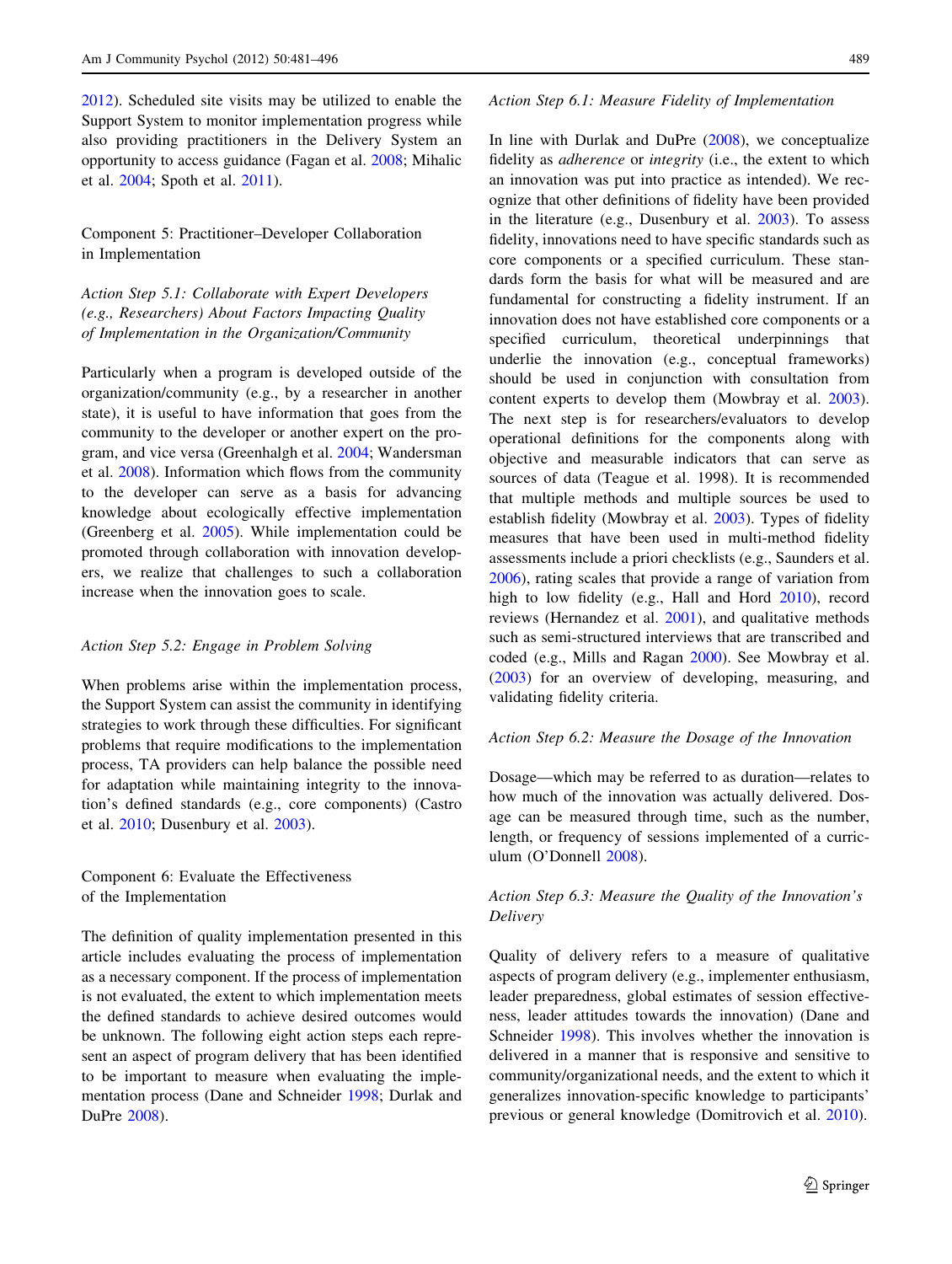# Action Step 6.4: Measure Participant Responsiveness to the Implementation Process

Participant responsiveness may be referred to as participation, engagement, or involvement. It is a measure of the degree to which participants are engaged in the activities and content of the innovation (O'Donnell [2008](#page-14-0)). An important facet is the extent to which the innovation holds the interest or attention of participants. Participant responsiveness is an important focus for measurement of implementation because the delivery of an innovation is not sufficient for impacting behavioral change; such change is affected by a target group's processing (or uptake) of the innovation's content (Spoth et al. [2007](#page-14-0)).

# Action Step 6.5: Measure Degree of Program **Differentiation**

Program differentiation—which may also be called program uniqueness (Durlak [2010\)](#page-13-0)—refers to the extent to which the selected innovation differs from other innovations in the organization/community. An assessment of program differentiation is an important precursor to being able to attribute the attainment or non-attainment of effects to the implemented program (vis-à-vis other programs) (Dane and Schneider [1998](#page-13-0)). This aspect allows the Support System to determine whether critical features of the innovation that distinguish it from other activities are present or absent during implementation (O'Donnell [2008\)](#page-14-0). In a policy context, information about program differentiation may be useful as part of decision-making about scale-up of a pilot innovation to other sites. See Hansen and McNeal ([1999](#page-14-0)), and Hogue et al. [\(2005\)](#page-14-0) for examples of measuring program differentiation.

#### Action Step 6.6: Measure Program Reach

Program reach refers to the proportion and representativeness of the target population (e.g., end-users of the innovation) that accepts and ultimately uses the innovation (Durlak [2010\)](#page-13-0). For example, the actual number of individuals in the target group reached, divided by the total number of individuals in the target population provides an index of program reach (Dane and Schneider [1998](#page-13-0)).

## Action Step 6.7: Document All Adaptations That Are Made to the Innovation

Adaptation refers to the extent to which adjustments were made to the original innovation in order to fit a setting's needs, resources, preferences, or other important characteristics. There is growing recognition that making locallyinformed adaptations to non-core features of the innovation can enhance the effectiveness and fit of an innovation

within a particular organization/community (e.g., Castro et al. [2010\)](#page-13-0). Adaptation may be useful in enhancing cultural relevance, as well as in avoiding duplication of services (Durlak and DuPre [2008\)](#page-13-0). Because of the apparent frequency of adaptation when putting innovations into practice, it is important to document the nature of changes to the original innovation so the modified innovation can be evaluated systematically (Durlak [2010](#page-13-0)).

## Piloting the QIT

In this section, we will discuss the pilot use of the QIT in two different human services projects. The background for each project will be briefly described, as well as the Delivery and Support Systems that collaboratively utilized the QIT. Due to space limitations, we will discuss only one of the action steps in the QIT (creating policies that enhance accountability—[Action Step 2.5\)](#page-6-0). We focus on this action step because it nicely illuminates the QIT in action across different settings and innovations.

In the first project, the QIT was collaboratively used to (a) plan a system to support an innovation's implementation and (b) plan how the implementation process would be evaluated. In the second project, the QIT was used to (a) plan and monitor support strategies (e.g., evidencebased training; TA) and (b) assess capacities and develop strategies to address identified capacity limitations.

Project Setting #1: The Psychological Services Center

The first project used the QIT to support use of an innovation at a university-based Psychological Services Center (PSC). The PSC is a non-profit training and research facility that was established to provide assessment and treatment services for community members (a Delivery System). Because the PSC is committed to empiricallyguided intervention and assessment, an organizational decision was made to enhance the Delivery System's protocol for measuring clinical outcomes. More specifically, this enhanced measurement protocol (i.e., the innovation) was designed to track outcomes related to both client symptomatology and therapist–client relationships. Measurement is conducted through the administration of standardized instruments (e.g., questionnaires) with established validity and reliability.

Both the targeted outcomes and the measurement instruments were selected through a democratic vote by a steering committee. This committee was comprised of key Delivery System members who were responsible for making decisions about the development of the measurement protocol. The Delivery System at the PSC consists of (1) doctoral student therapists working with clients at the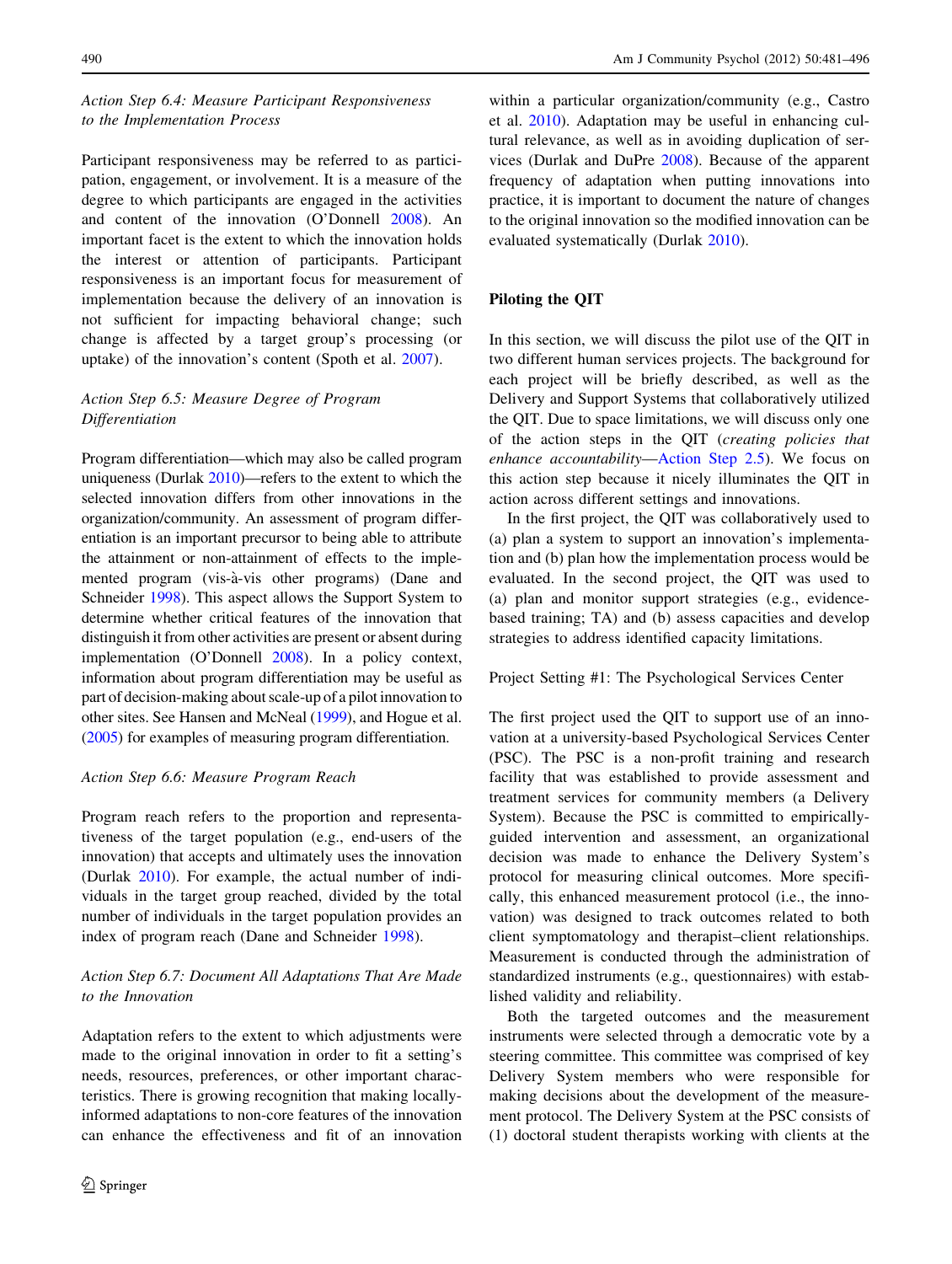clinic, (2) university faculty supervisors who provide clinical supervision and guidance to student therapists, and (3) PSC administrators and other supportive staff (see Fig. 2). The Support System for this project consists of one person: a project facilitator. This facilitator (this article's first author) has a deep knowledge of the QIT and is a graduate student in the psychology department that houses the PSC. The facilitator's roles were to ensure that the steering committee adhered to the established planning process, to guide the committee during the planning process, and to oversee progress.

Once the steering committee designed the measurement protocol, the QIT was used to plan how to implement this protocol with quality. During this planning process, the facilitator guided the steering committee through a discussion of each of the QIT action steps. The facilitator recorded what each action step would ''look like'' based on what was discussed (e.g., detailing the specific tasks that would need to be completed to help foster a supportive organizational climate). Recording this information on the QIT resulted in a detailed documentation of the planning process. Also, this tool could be shared easily (e.g., sent electronically or printed). The worksheet format of the QIT organized important information related to planning, monitoring, and evaluating implementation, and was used to revise the clinic-wide strategic plan.

An example of one of the action steps that the QIT helped to plan for is creating policies that enhance accountability. To help heighten the extent to which Delivery System members would be held accountable for using the innovation, a decision was made that the measurement protocol would be routinized and become part of standard practice at the PSC. By incorporating the measurement protocol into PSC standard operating procedures, each student therapist is required to use the innovation when they are working with their clients. Supervisors play a key role in ensuring this accountability, since it was agreed that these faculty members would set aside time during scheduled supervision hours to provide support and monitor whether the innovation is used with quality. Utilizing policy to routinize the innovation promotes student therapists' learning and skill advancement and helps supervisors monitor therapist performance. The QIT provided a structure for the discussion while steering committee input helped establish how relevant and appropriate such policies were, whether the policies were feasible, and detailing how they would be put into practice.

The project also used the QIT to plan for evaluation of the implementation process (see Table [1](#page-4-0) for the action steps associated with the sixth component of quality implementation—evaluating effectiveness of implementation). It was decided that fidelity, reach, and participant



Fig. 2 Members of the ISF systems in the PSC project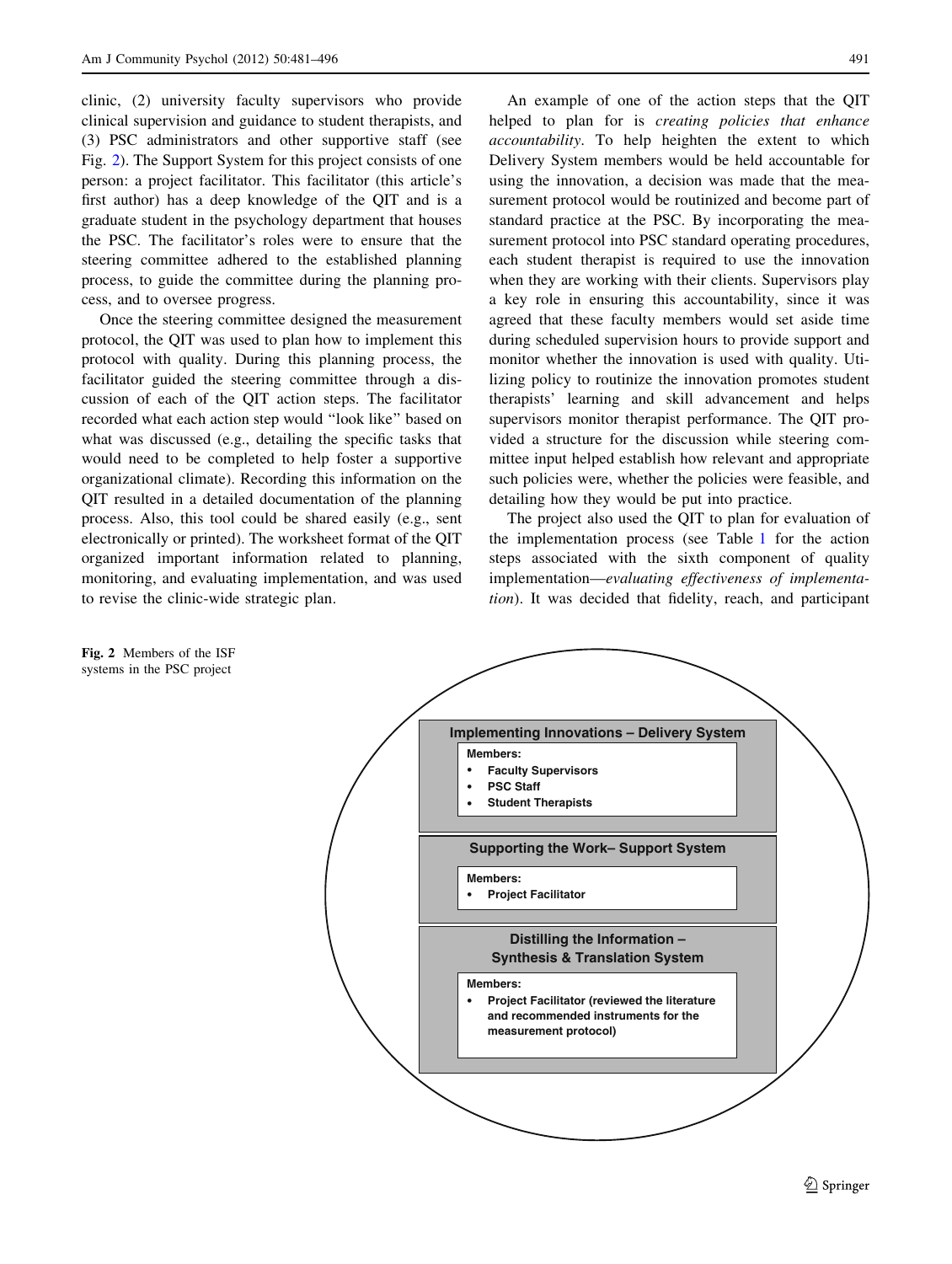responsiveness would be evaluated, and that any adaptations would be documented. One example of how this project planned to evaluate the effectiveness of implementation—namely program reach—is provided here. Reach relates to the proportion and representativeness of the target population. In this case, the target population is conceptualized as the student therapists who use the innovation. Reach was operationalized as the extent to which student therapists accept and try out the innovation, measured by assessing the extent to which student therapists administer the outcome tracking measures at each of their scheduled therapy sessions. This is accomplished through basic monitoring activities (e.g., a frequency count of the instances in which therapists administer outcome tracking measures divided by the total number of sessions that the client was seen). The QIT helped frame the discussion of this action step and the facilitator was able to foster progress by encouraging the committee to complete the tool with adequate detail.

The planning of a system to support innovation use and a strategy for evaluating the implementation process were aided by use of the QIT in a few key ways. First, the QIT provided a set of tangible action steps that the steering committee could discuss. The tool primed the committee to consider strategies that can be used in the implementation process, and their locally-informed input provided the necessary details to accurately complete the tool. Second, it aided the facilitator in the consultation process since it provided a coherent structure for planning. The QIT required users to develop strategies for planning, monitoring, and evaluating implementation, and served as a means to formally document progress and group decisions.

#### Project Setting #2: The MOMS Program

The second human services project that utilized the QIT is the Maternal Outreach Management Services (MOMS) program, an individualized and evidence-informed treatment protocol for pregnant, substance abusing women. The treatment protocol was developed in collaboration among administrators, clinicians, and clients at a local drug and alcohol abuse council and with university-based consultants from the University of South Carolina. The MOMS program incorporated four specific program elements: (1) A client-centered approach within a larger recovery-oriented system of care that recognizes the client as a collaborator in her own treatment and recovery planning (White [2008](#page-15-0)); (2) GTO as a method of systematically delivering client-centered assessment, treatment planning, and monitoring of recovery progress (Chinman et al. [2004](#page-13-0)); (3) Motivational Interviewing (Miller and Rollnick [2002\)](#page-14-0) to work within each individual client's goals and capacities as she progresses through the ten steps of GTO, and; (4) a rewards system that is based on contingency management principles around promoting engagement in treatment and increasing participation in healthy, recovery-oriented activities.

The Delivery System, tasked with implementing the MOMS program, is comprised of staff that uses the innovation within a clinician–client relationship with program participants (see Fig. [3\)](#page-12-0). The Support System includes local drug and alcohol abuse council administrators and supervising clinicians, as well as the university-based consultant team. These system members collectively designed the MOMS program and the support structures to initiate and sustain the implementation process.

During the initial development of the program, the QIT was used to design and deliver an evidenced-informed training and later provide proactive TA. The QIT was used to enhance implementation in the Support System and the Delivery System, specifically with an emphasis on innovation-specific capacity building.

An example of our use of the QIT was to help plan for creating policies that enhance accountability (use of the QIT in this way is also highlighted in this article in our description of the PSC project). The team recognized the policies and procedures that needed to be in place to ensure that implementation tasks were completed in a timely fashion. The Support System members decided on the use of a web-based document to develop an ongoing task list for both the Support and Delivery Systems. Use was monitored through regular e-mails and updates that were made during weekly TA meetings. Support System members expressed, via a brief qualitative evaluation, that this method was helpful in centralizing current and upcoming tasks as well as increasing group accountability for completing these tasks.

Broadly, the MOMS Support System found that the QIT assisted in building both general and innovation-specific capacities to deliver the innovation. First, the QIT facilitated a systematic assessment of general organizational capacities that would be needed to implement each of the action steps. During this process, the Support System worked with the team of consultants and discussed which general capacities already existed that would support quality implementation of a given action step, and which capacities were lacking. In many instances, general capacities were already in place (e.g., an identified team leader) that supported the delivery of the training and TA, so there was no need to focus extensively on certain action steps. If a general capacity was lacking, necessary steps to build adequate capacity were identified and addressed. An example of building general capacity was the training model that was developed for this project. Specifically, the Support System wanted to use an evidence-informed approach to training. The project staff and consultants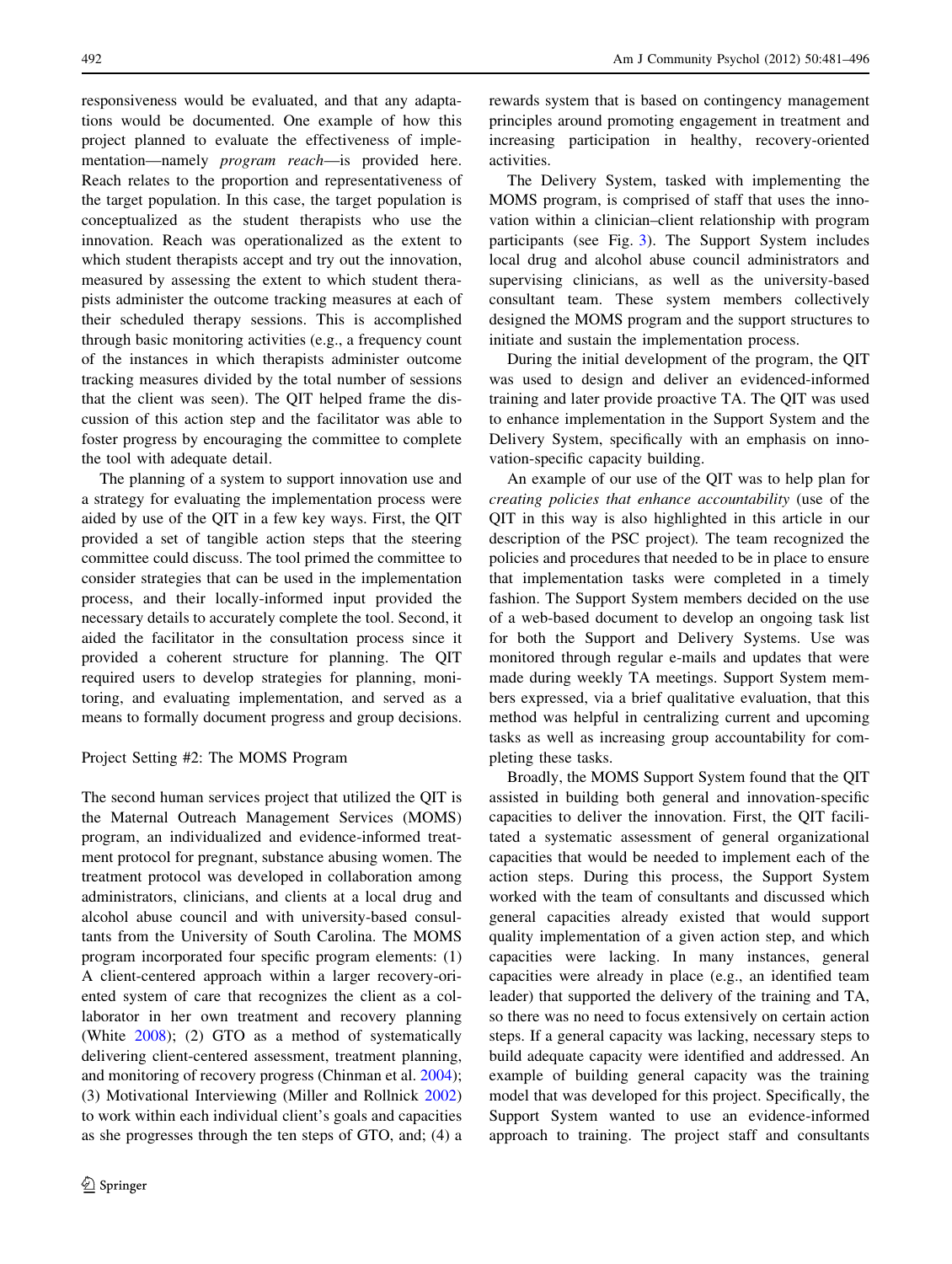<span id="page-12-0"></span>



collaboratively used a version of the Training for Outcomes model (Chien [2010\)](#page-13-0) and the resulting model can be used for future trainings in this organization—whether for MOMS or another program.

The action steps in the QIT also helped identify gaps in innovation-specific capacities, including the need for specific tools (e.g., a MOMS Manual which detailed critical program elements), specialized training, proactive TA, and quality assurance/quality improvement (QA/QI) strategies (Wandersman et al. [2012](#page-15-0)). For example, the Support System realized they needed to identify specialized clinicians for MOMS, as well as specialized supervisors (see Fig. 3). These persons were identified through discussion with program leadership. The QIT helped facilitate the discussion of those who had specific enthusiasm (e.g., identify an implementation team leader) and those who had specific clinical expertise with pregnant women (e.g., identify and recruit content area specialists as team members).

#### Summary Reflections on Piloting the QIT

Piloting the QIT in these two projects helped establish that the tool can be used to help the Support and Delivery System cooperatively guide the implementation process. Not only did we find that the tool raised stakeholders' consciousness of steps for quality implementation, the tool also helped identify capacity limitations that may inhibit implementing with quality. In both projects, the use of the tool was facilitated through a consultation process. A solid background in implementation is needed to effectively use the tool, and locally-relevant knowledge is needed to make sure planning is individualized for the setting. We found that the tool serves as an active in-depth planning worksheet that can be revised when necessary, shared easily among stakeholders, and is organized so that the content contained in the tool can be used to formally document progress, barriers, and group decisions. It is our opinion that this tool could be beneficial for any project where there is a Support and Delivery System working together to implement an innovation with quality.

## Discussion

Achievement of desired outcomes is contingent on quality implementation. The science behind implementation strategies has suggested critical steps that organizations/communities should take toward achieving stated goals. The QIT is a translation of a systematic framework synthesis that identified action steps that many types of practitioners can use to facilitate high quality planning, monitoring and evaluation of how an innovation is implemented.

Bridging implementation science and practice with quality requires a high level of capacity and resources,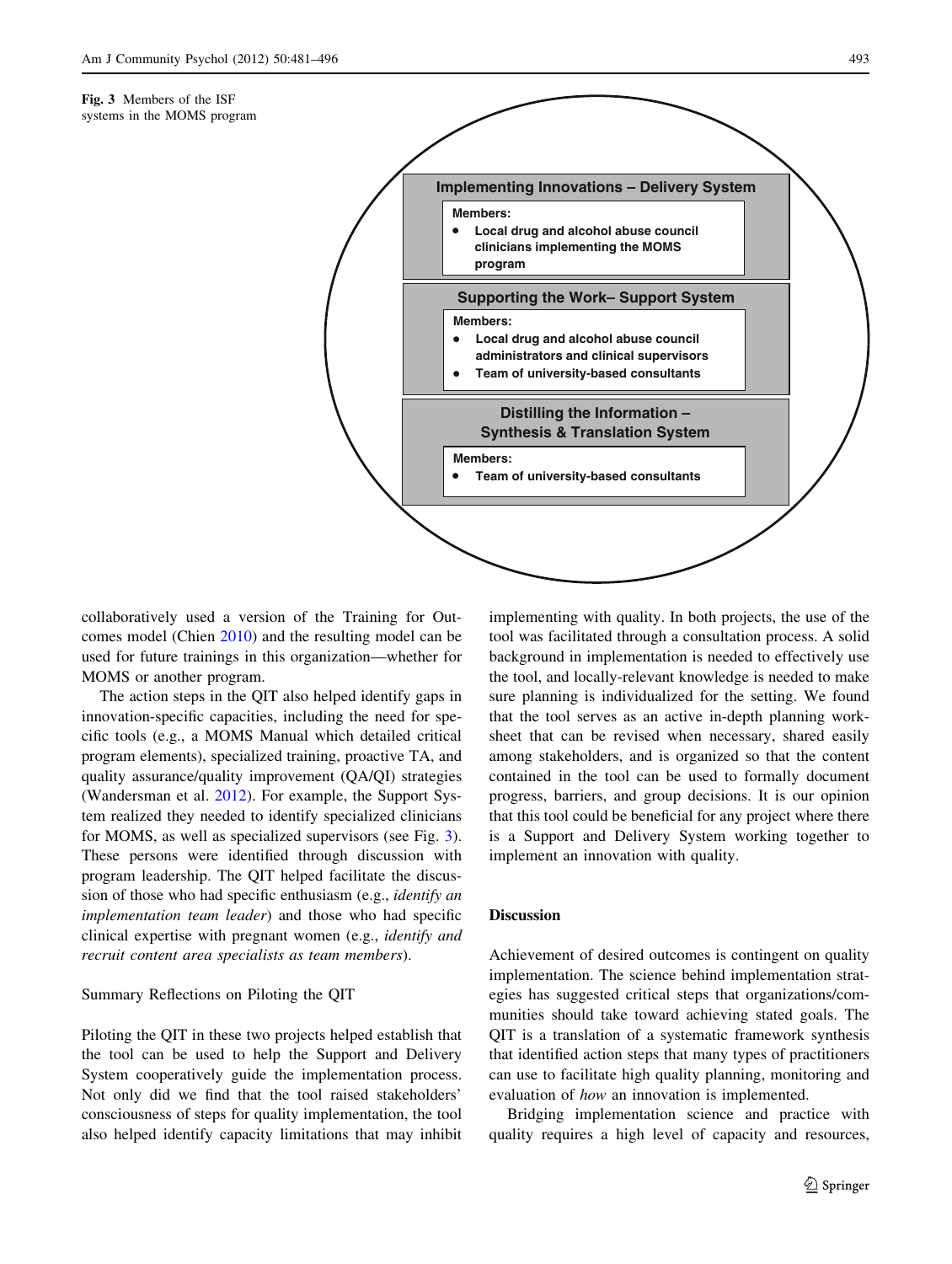<span id="page-13-0"></span>including strategic collaboration, user-friendly tools, and a commitment to accountability and excellence within and between the multiple ISF systems. With all of the high level skills involved, it makes sense that implementation should be conceptualized as a team-based process that acknowledges the need to foster relationships among the stakeholders working together to implement innovations. To this end, this article works to specify the role of implementation in the ISF (see arrows labeled with implementation in Fig. [1](#page-2-0)). The systems share the same overarching goal of implementing with quality, but the roles they enact to achieve this goal differ. Quality implementation by the Support System involves building and maintaining an adequate level of capacity to meet needs in the Delivery System; quality implementation by the Delivery System involves utilizing its capacities to put the innovation into practice so that outcomes are likely to be achieved.

The QIT is intended to enhance relationships between these important systems in the ISF by identifying points for collaboration and helping them work together to implement with quality. For example, use of the QIT can help the Support System assist the Delivery System in a complex task such as planning how the implementation process will be evaluated. The QIT can also be used to help plan fundamental aspects of systems-level infrastructure, such as developing an implementation team or policies that make it easier for practitioners to use the innovation.

In our piloting of the QIT, several key suggestions have emerged. First, the QIT should be used within a comprehensive planning process (e.g., GTO) to ensure that the innovation that is adopted is appropriate for the host setting and that it is adequately planned for and evaluated. Second, adequate time and energy should be devoted to optimal use of the QIT which will span the planning, monitoring and evaluation of high quality innovations. Third, while it was designed to help plan, monitor, and evaluate the implementation process, it can also be used to guide discussion around capacities that are needed to implement with quality.

The QIT is a promising tool for promoting quality implementation. While further research is needed on which of its components and actions steps are most essential for achieving desired outcomes, it is our hope that the QIT will narrow the gap between the science and practice of implementation and promote the quality use of innovations in organizations and communities.

Bramley, P., & Kitson, B. (1994). Evaluating training against business

#### References

criteria. Journal of European Industrial Training, 18(1), 10–14.

- Carnevale, A. P., Gainer, L. E., & Meltzer, A. S. (1990). Work-place basics: The essential skills employers want. San Francisco, CA: Jossey-Bass Publishers.
- Castro, F. G., Barrera, M., Jr, & Holleran Steiker, L. K. (2010). Issues and challenges in the design of culturally-adapted evidencebased interventions. Annual Review of Clinical Psychology, 6, 213–239.
- Cherniss, C., (April 15, 2000). Emotional intelligence: What it is and why it matters. Paper presented at the annual meeting of the Society for Industrial and Organizational Psychology, New Orleans, LA.
- Chien, V. C. (2010). Training for outcomes: Towards an evidenceinformed approach for training effectiveness (in preparation).
- Chinman, M., Imm, P., & Wandersman, A. (2004). Getting to outcomes 2004: Promoting accountability through methods and tools for planning, implementation, and evaluation. (No. TR-TR101). Santa Monica, CA: RAND.
- Damschroder, L. J., Aron, D. C., Keith, R. E., Kirsh, S. R., Alexander, J. A., & Lowery, J. C. (2009). Fostering implementation of health services research findings into practice: A consolidated framework for advancing implementation science. Implementation Science, 4, 50.
- Dane, A. V., & Schneider, B. H. (1998). Program integrity in primary and early secondary prevention: Are implementation effects out of control. Clinical Psychology Review, 18, 23–45.
- Domitrovich, C. E., Gest, S. D., Jones, D., Gill, S., & DeRousie, R. M. S. (2010). Implementation quality: Lessons learned in the context of the Head Start REDI trial. Early Childhood Research Quarterly, 25, 284–298.
- DuBois, D. L., Holloway, B. E., Valentine, J. C., & Cooper, H. (2002). Effectiveness of mentoring programs for youth: A metaanalytic review. American Journal of Community Psychology, 30, 157–198.
- Duffy, J. L., Prince, M. S., Johnson, E. E., Alton, F. L., Flynn, S., Mattison Faye, A., et al. (2012). Enhancing teen pregnancy prevention in local communities: Capacity building using the Interactive Systems Framework. American Journal of Community Psychology (this issue).
- Durlak, J. A. (1998). Why program implementation is important. Journal of Prevention and Intervention in the Community, 17, 5–18.
- Durlak, J. A. (2010). The importance of doing well in whatever you do: A commentary on the special section, ''implementation research in early childhood education''. Early Childhood Research Quarterly, 25, 348–357.
- Durlak, J. A., & DuPre, E. P. (2008). Implementation matters: A review of research on the influence of implementation on program outcomes and the factors affecting implementation. American Journal of Community Psychology, 41, 327–350.
- Dusenbury, L., Brannigan, R., Falco, M., & Hansen, W. (2003). A review of research on fidelity of implementation: Implications for drug abuse prevention in school settings. Health Education Research, 18, 237–256.
- Fagan, A. A., Hanson, K., Hawkins, J. D., & Arthur, M. W. (2008). Bridging science to practice: Achieving prevention program implementation fidelity in the Community Youth Development Study. American Journal of Community Psychology, 41, 235–249.
- Feldstein, A. C., & Glasgow, R. E. (2008). A practical, robust implementation and sustainability model (PRISM) for integrating research findings into practice. Joint Commission Journal on Quality and Patient Safety/Joint Commission Resources, 34, 228–243.
- Fixsen, D. L., Blase, K. A., Timbers, G. D., & Wolf, M. M. (2001). In search of program implementation: 792 replications of the Teaching-Family Model. In G. A. Bernfeld, D. P. Farrington, &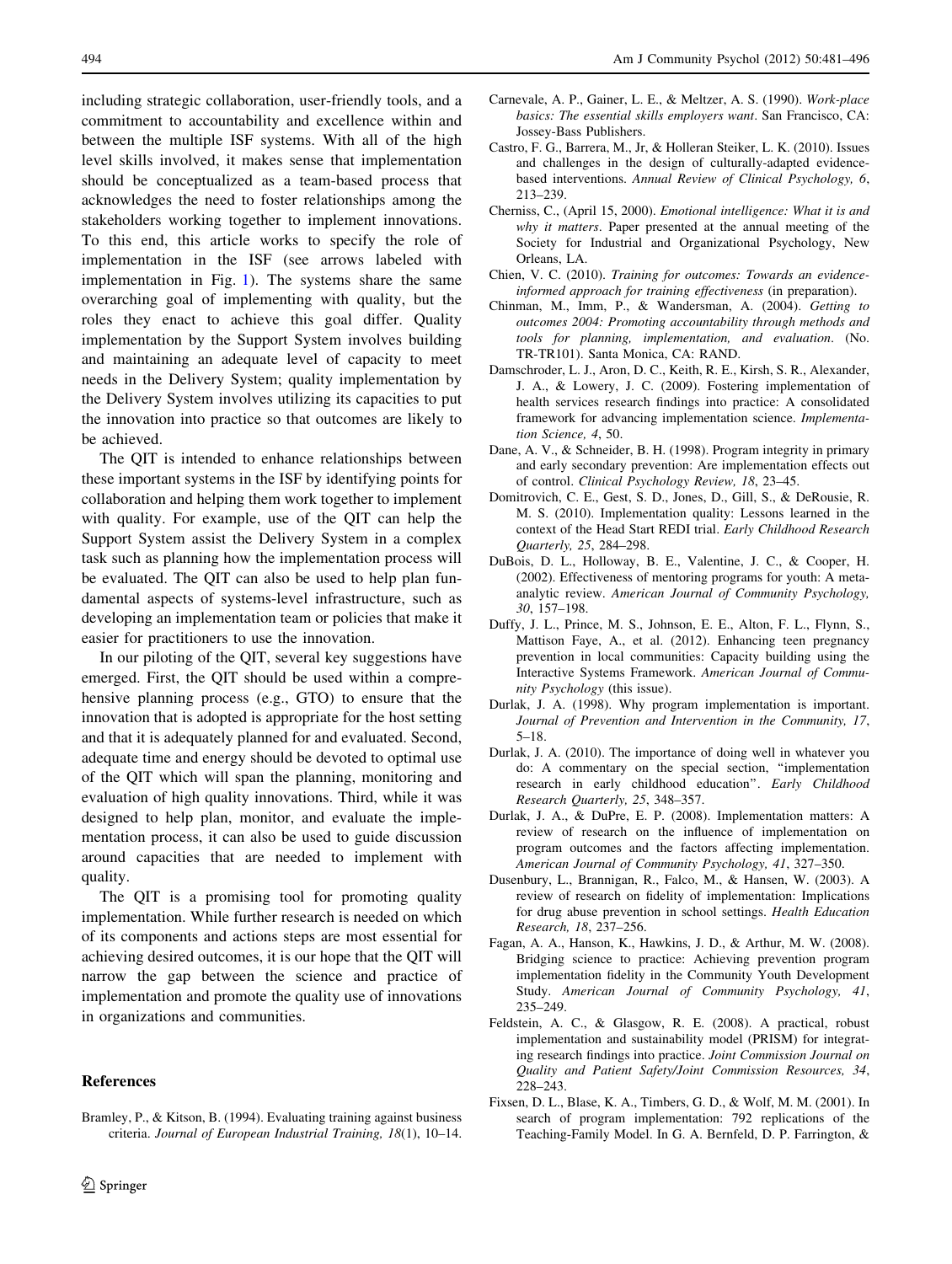<span id="page-14-0"></span>A. W. Leschied (Eds.), Offender rehabilitation in practice: Implementing and evaluating effective programs (pp. 149–166). London: Wiley.

- Fixsen, D. L., Naoom, S. F., Blase, K. A., Friedman, R. M., & Wallace, F. (2005). Implementation research: A synthesis of the literature. Tampa, FL: University of South Florida, Louis de la Parte Florida Mental Health Institute, The National Implementation Research Network. (FMHI Publication #231).
- Flaspohler, P., Duffy, J. L., Wandersman, A., Stillman, L., & Maras, M. A. (2008). Unpacking prevention capacity: An intersection of research-to-practice and community centered models. American Journal of Community Psychology, 41, 182–196.
- Forsner, T., Hansson, J., Brommels, M., Wistedt, A. A., & Forsell (2010). Implementing clinical guidelines in psychiatry: a qualitative study of perceived facilitators and barriers. BMC Psychiatry, 10(8). doi[:10.1186/1471-244x-10-8](http://dx.doi.org/10.1186/1471-244x-10-8).
- Glisson, C., & Schoenwald, S. K. (2005). The ARC organizational and community intervention strategy for implementing evidence-based children's mental health treatments. Mental Health Services Research, 7, 243–259.
- Goodman, R. M., Speers, M. A., McLeroy, K., Fawcett, S., Kegler, M., Parker, E., et al. (1998). Identifying and defining the dimensions of community capacity to provide a basis for measurement. Health Education & Behavior, 25(3), 258–278.
- Gottfredson, D. C., & Gottfredson, G. D. (2002). Quality of school based prevention programs: Results from a national survey. Journal of Research on Crime and Delinquency, 39, 3–35.
- Greenberg, M. T., Domitrovich, C. E., Graczyk, P. A., & Zins, J. E. (2005). The study of implementation in school-based preventive interventions: Theory, research, and practice (Vol. 3). DHHS Pub. No. (SMA) \_\_\_\_\_\_\_\_\_\_. Rockville, MD: Center for Mental Health Services, Substance Abuse and Mental Health Services Administration. Retrieved from [http://casel.org/wp-content/](http://casel.org/wp-content/uploads/2011/04/Implementation-VOL-31.pdf) [uploads/2011/04/Implementation-VOL-31.pdf.](http://casel.org/wp-content/uploads/2011/04/Implementation-VOL-31.pdf)
- Greenhalgh, T., Robert, G., MacFarlane, F., Bate, P., & Kyriakidou, O. (2004). Diffusion of innovations in service organizations: Systematic review and recommendations. The Milbank Quarterly, 82, 581–629.
- Hall, G. E., & Hord, S. M. (2010). Implementing change: Patterns, principles and potholes (3rd ed.). Boston, MA: Allyn and Bacon.
- Hansen, W. B., & McNeal, R. B. (1999). Drug education practice: Results of an observational study. Health Education Research, 14, 85–97.
- Harshbarger, C., Simmons, G., Coelho, H., Sloop, K., & Collins, C. (2006). An empirical assessment of implementation, adaptation, and tailoring: The evaluation of CDC's national diffusion of VOICES/VOCES. AIDS Education and Prevention, 18, 184–197.
- Hernandez, M., Gomez, A., Lipien, L., Greenbaum, P. E., Armstrong, K. H., & Gonzalez, P. (2001). Use of the system-of-care practice review in the national evaluation: Evaluating the fidelity of practice to system-of-care principles. Journal of Emotional and Behavioral Disorders, 9, 43–52.
- Hogue, A., Liddle, H. A., Singer, A., & Leckrone, J. (2005). Intervention fidelity in family-based prevention counseling for adolescent problem behaviors. Journal of Community Psychology, 33, 191–211.
- International Organization for Standardization. (1998). ISO/IEC International Standard 13236: Information technology—Quality of service: Framework (1st ed.).
- Klein, K. J., & Sorra, J. S. (1996). The challenge of innovation implementation. Academy of Management Review, 21, 1055– 1080.
- Kumpfer, K. L., Turner, C., Hopkins, R., & Librett, J. (1993). Leadership and team effectiveness in community coalitions for

the prevention of alcohol and other drug abuse. Health Education Research, 8, 359–374.

- Lehman, W. E. K., Greener, J. M., & Simpson, D. D. (2002). Assessing organizational readiness for change. Journal of Substance Abuse Treatment, 22, 197–209.
- McGehee, W., & Thayer, P. W. (1961). Training in business and industry. New York: Wiley.
- Meyers, D. C., Durlak, J., & Wandersman, A. (2012). The Quality Implementation Framework: A synthesis of critical steps in the implementation process. American Journal of Community Psychology. doi[:10.1007/s10464-012-9522-x.](http://dx.doi.org/10.1007/s10464-012-9522-x)
- Mihalic, S., Fagan, A. A., Irwin, K., Ballard, D., & Elliott, D. (2004). Blueprints for violence prevention. Washington, DC: Office of Juvenile Justice and Delinquency Prevention.
- Miller, W. R., & Rollnick, S. (2002). Motivational interviewing: Preparing people for change. New York: Guilford Press.
- Miller, R. L., & Shinn, M. (2005). Learning from communities: Overcoming difficulties in dissemination of prevention and promotion efforts. American Journal of Community Psychology, 35, 169–183.
- Mills, S. C., & Ragan, T. J. (2000). A tool for analyzing implementation fidelity of an integrated learning system. Educational Technology Research and Development, 48, 21–41.
- Mowbray, C. T., Holter, M. C., Teague, G. B., & Bybee, D. (2003). Fidelity criteria: Development, measurement, and validation. American Journal of Evaluation, 24, 315–340.
- Noe, R. A. (2010). Employee training and development (5th ed.). Boston, MA. Irwin/McGraw-Hill.
- O'Donnell, C. L. (2008). Defining, conceptualizing, and measuring fidelity of implementation and its relationship to outcomes in K-12 curriculum intervention research. Review of Educational Research, 78, 33–84.
- Raghavan, R., Bright, C. L., & Shadoin, A. L. (2008). Toward a policy ecology of implementation of evidence-based practices in public mental health settings. Implementation Science, 3, 26.
- Rapp, C., Goscha, R., & Carlson, L. (2010). Evidence-based practice implementation in Kansas. Community Mental Health Journal, 46, 461–465.
- Rogers, E. M. (2003). Diffusion of innovations (5th ed.). New York: Free Press.
- Saunders, R. P., Ward, D., Felton, G. M., Dowda, M., & Pate, R. R. (2006). Examining the link between program implementation and behavior outcomes in the lifestyle education for activity program (LEAP). Evaluation and Program Planning, 29, 352–364.
- Schorr, L. B. (2003). Determining ''what works'' in social programs and social policies: Toward a more inclusive knowledge base. Washington, DC: Brookings Institution.
- Semel, M. E., Resch, S., Haynes, H. B., Funk, L. M., Bader, A., Berry, W. R., et al. (2010). Adopting a surgical safety checklist could save money and improve the quality of care in U.S. hospitals. Health Affairs, 29, 1593–1599.
- Smith, J. D., Schneider, B. H., Smith, P. K., & Ananiadou, K. (2004). The effectiveness of whole-school antibullying programs: A synthesis of evaluation research. School Psychology Review, 33, 547–560.
- Spoth, R., Claire, C., Greenberg, M., Redmont, C., & Shin, C. (2007). Toward dissemination of evidence-based family interventions: Maintenance of community-based recruitment results and associated factors. Journal of Family Psychology, 21, 137–146.
- Spoth, R., Guyll, M., Redmond, C., Greenberg, M., & Feinberg, M. (2011). Six-year sustainability of evidence-based intervention implementation quality by community–university partnerships: The PROSPER study. American Journal of Community Psychology, 48, 412–425.